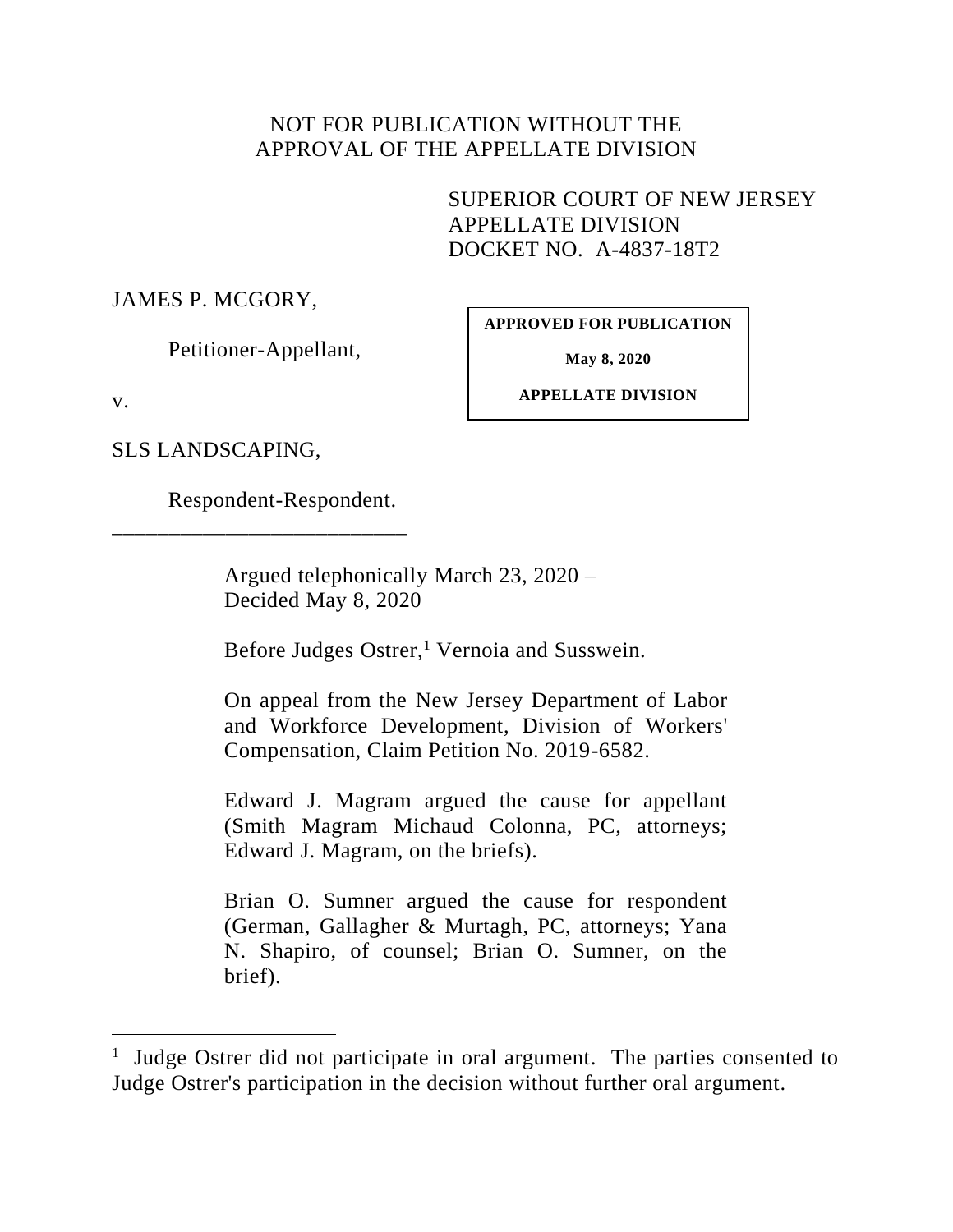The opinion of the court was delivered by

### VERNOIA, J.A.D.

Petitioner James P. McGory filed a workers' compensation claim petition alleging he fractured his right foot when he jumped from a loft while working for respondent SLS Landscaping at respondent's premises. Petitioner appeals from a May 29, 2019 order dismissing his claim petition without prejudice and a July 10, 2019 order dismissing the petition with prejudice. Based on our review of the record, we are convinced the orders were entered in error, and we reverse.

### I.

Petitioner's arguments on appeal center on his claim the judge of compensation violated his procedural due process rights and applicable procedural rules by entering the dismissal orders. Our summary of the pertinent facts therefore focuses on the proceedings before the judge.

# Petitioner's Claim Petition and Motion For Medical and Temporary Disability **Benefits**

In response to petitioner's claim petition, respondent filed an answer denying petitioner's injuries arose out of and in the course of his employment. Respondent asserted petitioner suffered his injuries while jumping off a ladder at his home.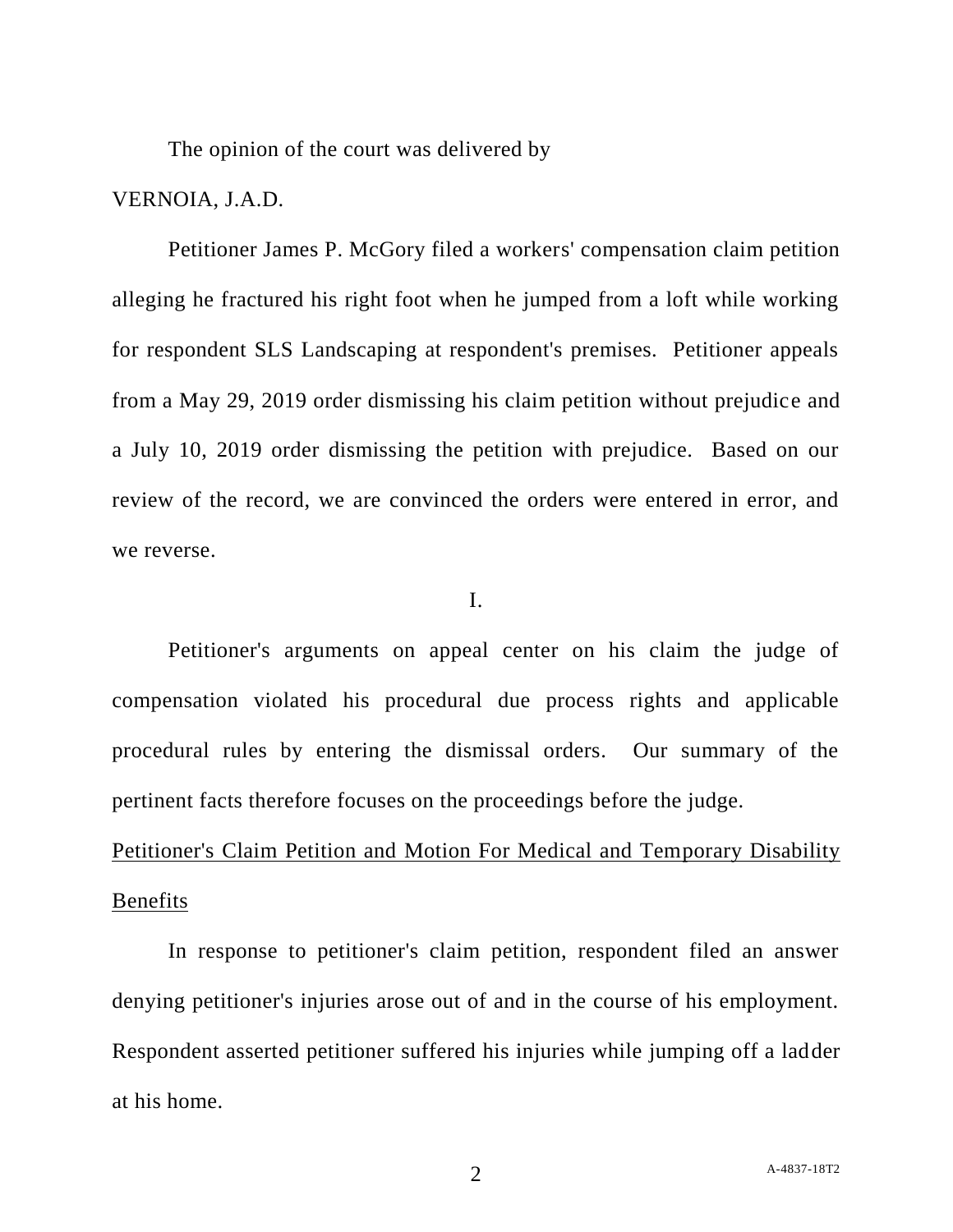Petitioner also filed a motion for medical and temporary disability benefits supported by his affidavit explaining that, while working for respondent at its premises, he jumped from a loft after retrieving a bucket and immediately felt pain in his right foot. Petitioner further stated he refused medical treatment offered by his supervisor, Nicole Caruso, because he was embarrassed and thought if he put ice on his foot his injury "would be better." He asserted he returned home; realized his injury was more serious than he first believed; and sent a text message to Caruso advising he was going to the hospital, the incident was his fault, and he was "going to use [his] personal health insurance." Caruso thanked him for the "update" and requested he "[k]eep [her] posted."

Petitioner also stated he went to two health care providers, an urgent care center and then a hospital, and reported to each he "injured [his] foot when [he] fell off a roof while cleaning gutters at [his] home." Petitioner said he made those reports because he feared if he reported he was injured at work, he might "face punishment at [his] workplace," and he lacked "understanding of [w]orkers' [c]ompensation insurance or [his] rights in that regard." He noted that when he told Caruso he intended to use his personal health insurance, "she did not advise [him] that to do so was improper." The medical care providers' examinations revealed a fracture of petitioner's right foot.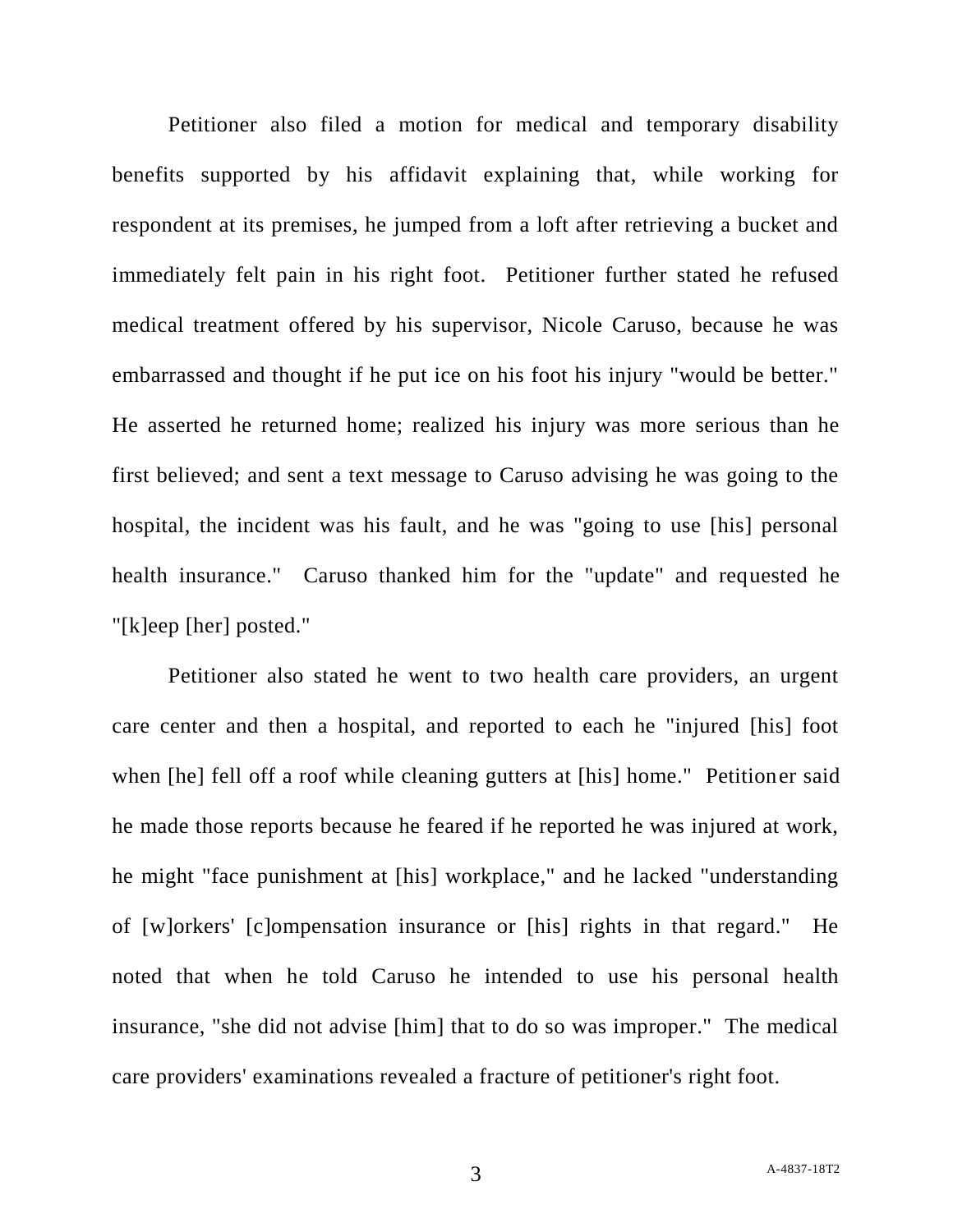In his affidavit, petitioner further detailed that, after returning home from the hospital, he told his parents he misinformed the medical care providers about the cause of his injuries, and his parents explained "how [w]orkers' [c]ompensation works" and told him he should have accurately reported what occurred. Petitioner said he told respondent what occurred and "contacted both medical facilities to correct [his] record." Petitioner also stated respondent authorized treatment by Dr. Mark Schwartz, an orthopedic specialist, who placed petitioner's foot in a cast, but respondent's [w]orkers' [c]ompensation carrier later denied his claim because he reported to the medical care providers he was injured at home.

# The April 17, 2019 Hearing on Petitioner's Motion for Medical and Temporary Disability Benefits

During an April 17, 2019 hearing on petitioner's motion for medical and temporary disability benefits, the judge first addressed respondent's opposition to petitioner's motion and affidavit. Respondent's counsel acknowledged petitioner was employed by respondent and at work on the day of the alleged injuries, but she explained compensation was denied because petitioner informed medical care providers he was injured at home.

The judge questioned whether respondent intended to assert petitioner engaged in fraud, and respondent's counsel said she did not anticipate filing a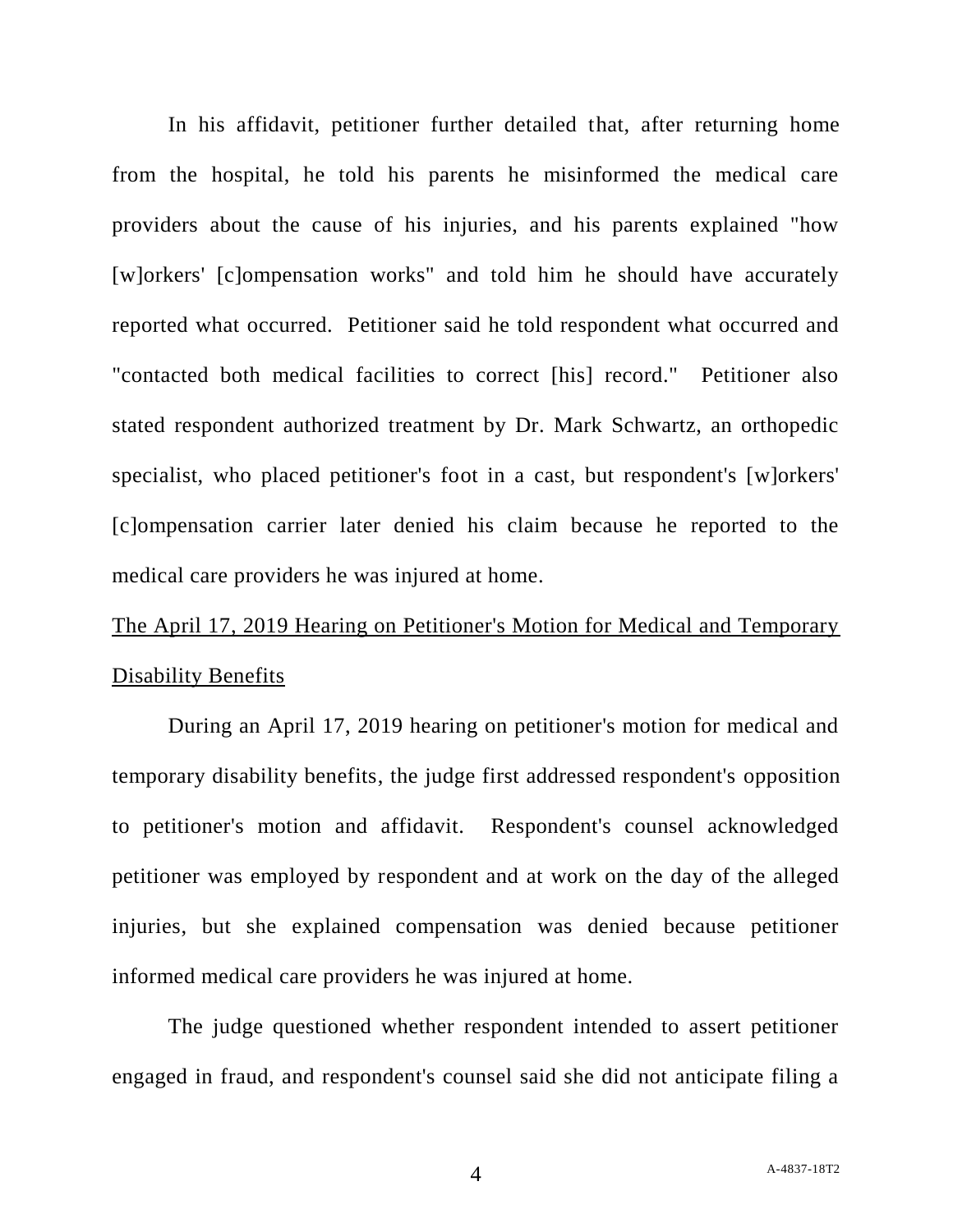"fraud motion." The judge further inquired whether respondent disputed the incident occurred at work, and he observed that "[b]ecause of the possibility of an allegation of fraud," petitioner "could face a dynamic where he has a right to remain silent." The judge reiterated that if there was "any possible suggestion of a fraud implication . . . [p]etitioner has potential rights to remain silent." The judge ordered respondent's counsel to immediately produce Caruso as a witness, directed petitioner "step down" from the witness stand, and advised petitioner he would not "be testifying first."

The judge next explained he accelerated the scheduling of the hearing on petitioner's motion for medical and temporary disability benefits because respondent did not supply affidavits from witnesses in opposition to the motion. The judge noted respondent provided only a certification from its counsel, which did not include sufficient competent information enabling a review of respondent's opposition to petitioner's motion. The judge observed petitioner's affidavit "may constitute a prima facie case and may be a sufficient basis for" an order granting the requested relief, and the judge therefore provided respondent an opportunity to present witnesses in opposition to petitioner's supporting affidavit.

Respondent's counsel first called Sam Waddell, respondent's owner, as a witness. He testified petitioner was employed by respondent on the day of the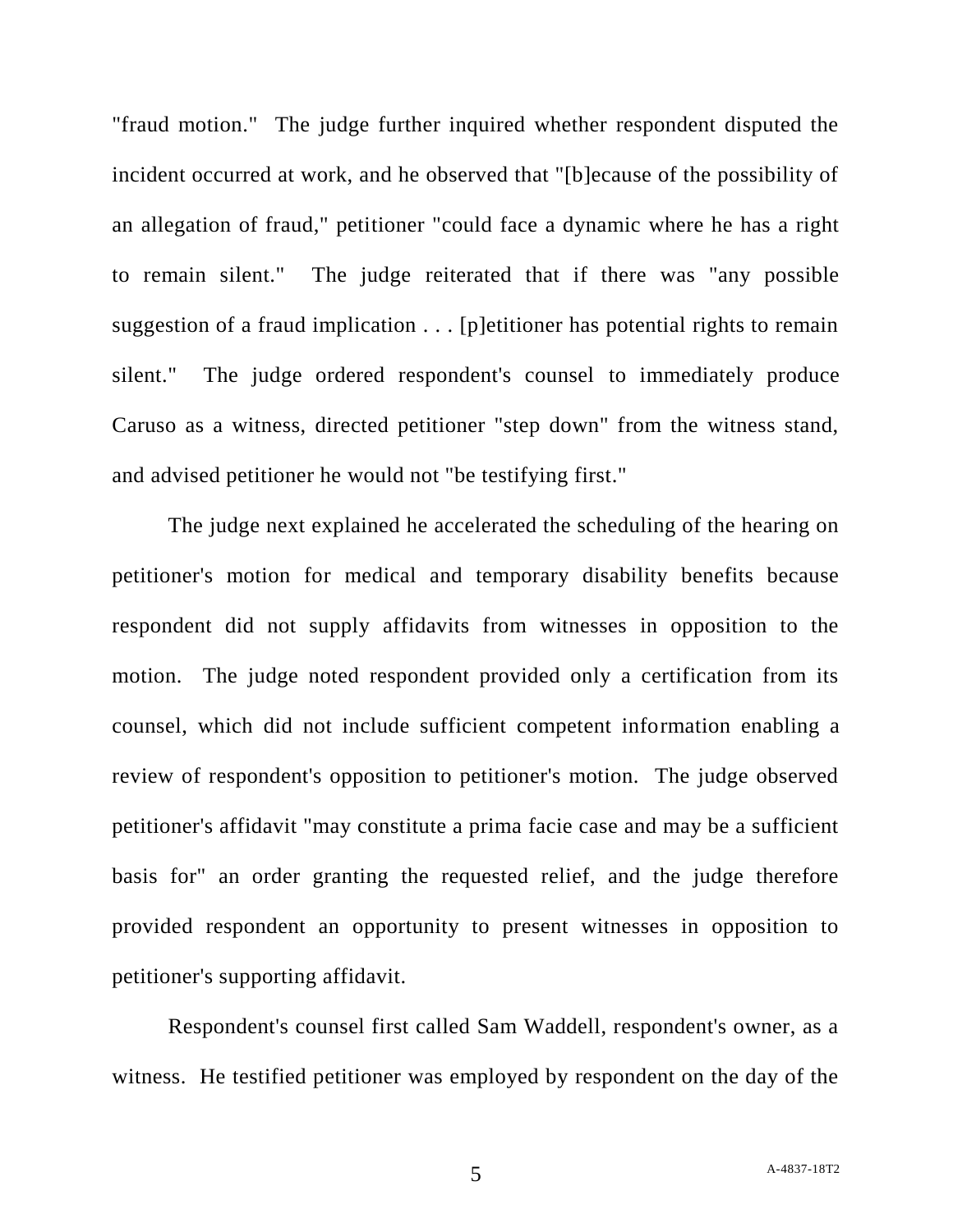incident. Waddell was not on the premises when the incident occurred, but manager Evan Powell notified him by telephone petitioner had climbed a ladder to retrieve tools and "jumped off instead of going back down the ladder." Powell also said he tried to get petitioner to see a doctor, but petitioner refused. Waddell told Powell to have petitioner wait for Waddell to return to the premises, but petitioner left before Waddell arrived. Waddell also confirmed that if an injury "happened at work, and it's verified, then it would be covered under [w]orkers' [c]ompensation."

Caruso also testified, confirming she was at respondent's premises on the day of the incident but did not see petitioner jump from the loft. Instead, she heard the sound of the impact when petitioner landed and went to ask if he needed assistance. Caruso observed petitioner "in a lot of pain," and she offered petitioner medical care, which he declined. Caruso believed another employee saw petitioner jump. Caruso completed an incident report that Powell signed. She confirmed receipt of petitioner's text message advising he was going to the hospital for treatment and had his own insurance.

Following the testimony of respondent's witnesses, the judge said he did not understand why petitioner would jump from the loft. He asked petitioner's counsel if petitioner would testify, and counsel represented petitioner would testify and explain why he jumped from the loft. The judge said he "look[ed]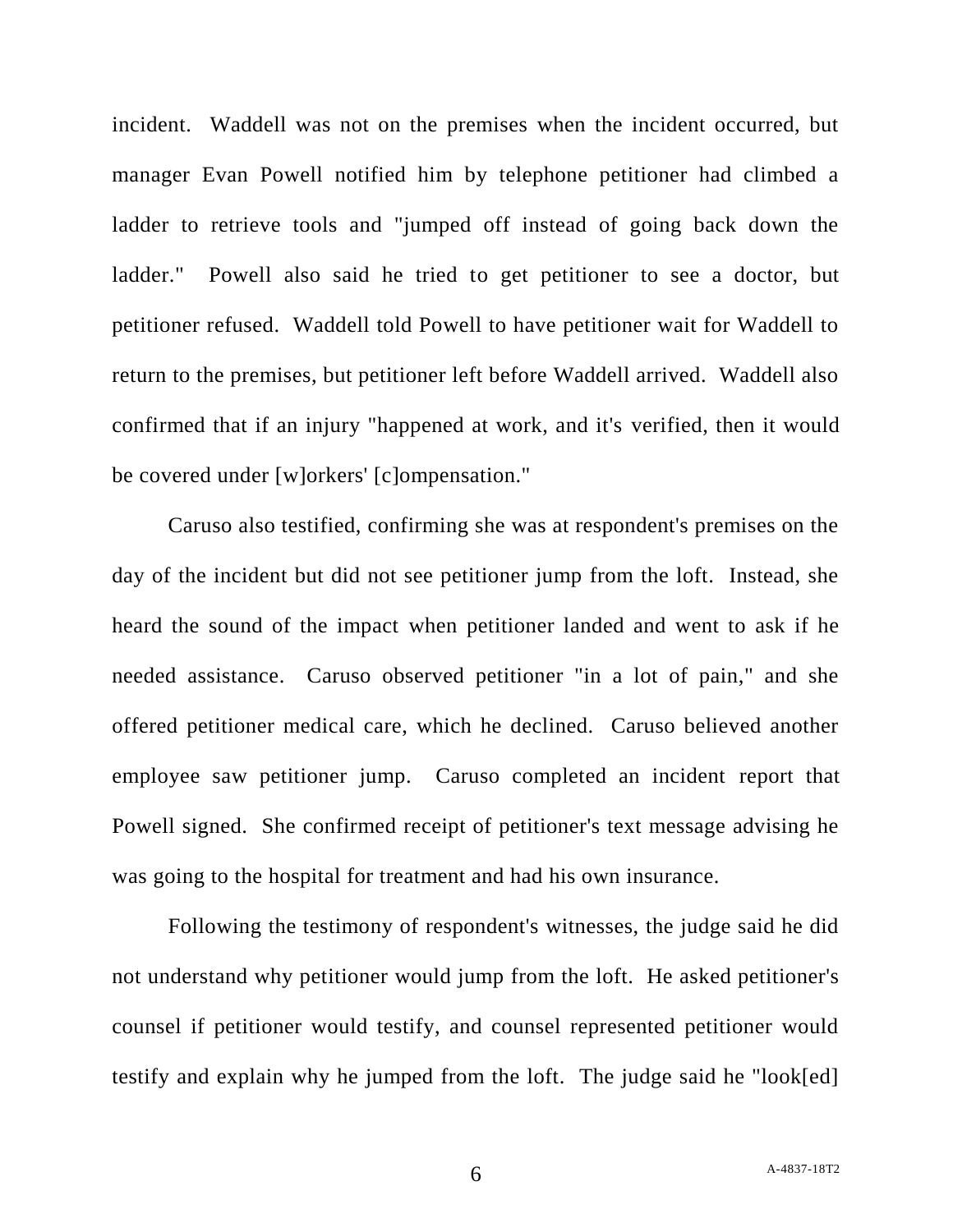forward to hearing that testimony." The judge also renewed his inquiries concerning whether respondent believed "fraud" applied, and respondent's counsel advised the matter was not being investigated for fraud.

The judge said he would not immediately decide whether petitioner presented a prima facie entitlement to medical and temporary disability benefits, "even in the absence of" certifications from respondent's witnesses, because respondent presented Caruso's and Waddell's testimony. The judge also said he did "not comprehend the jumping" and the "dynamic . . . as why someone jumps down," and he questioned whether "horseplay" or "some other motivation" played a role in the incident. Petitioner's counsel offered to make a proffer to address the judge's concerns, but the judge declined.

The judge concluded the April 17, 2019 hearing, stating, "I am one who believes we need to know more. I'm not rushing the judgment today" because this was "not . . . a clear[-]cut case." The judge adjourned the hearing on petitioner's motion for medical and temporary disability benefits. The continuation of the hearing was scheduled for May 29, 2019, and the judge advised the parties to have their witnesses present.

### The May 29, 2019 Continuation of the Hearing on Petitioner's Motion

On the day prior to the May 29, 2019 hearing, respondent filed a motion to dismiss the claim petition "for failure to sustain burden of proof."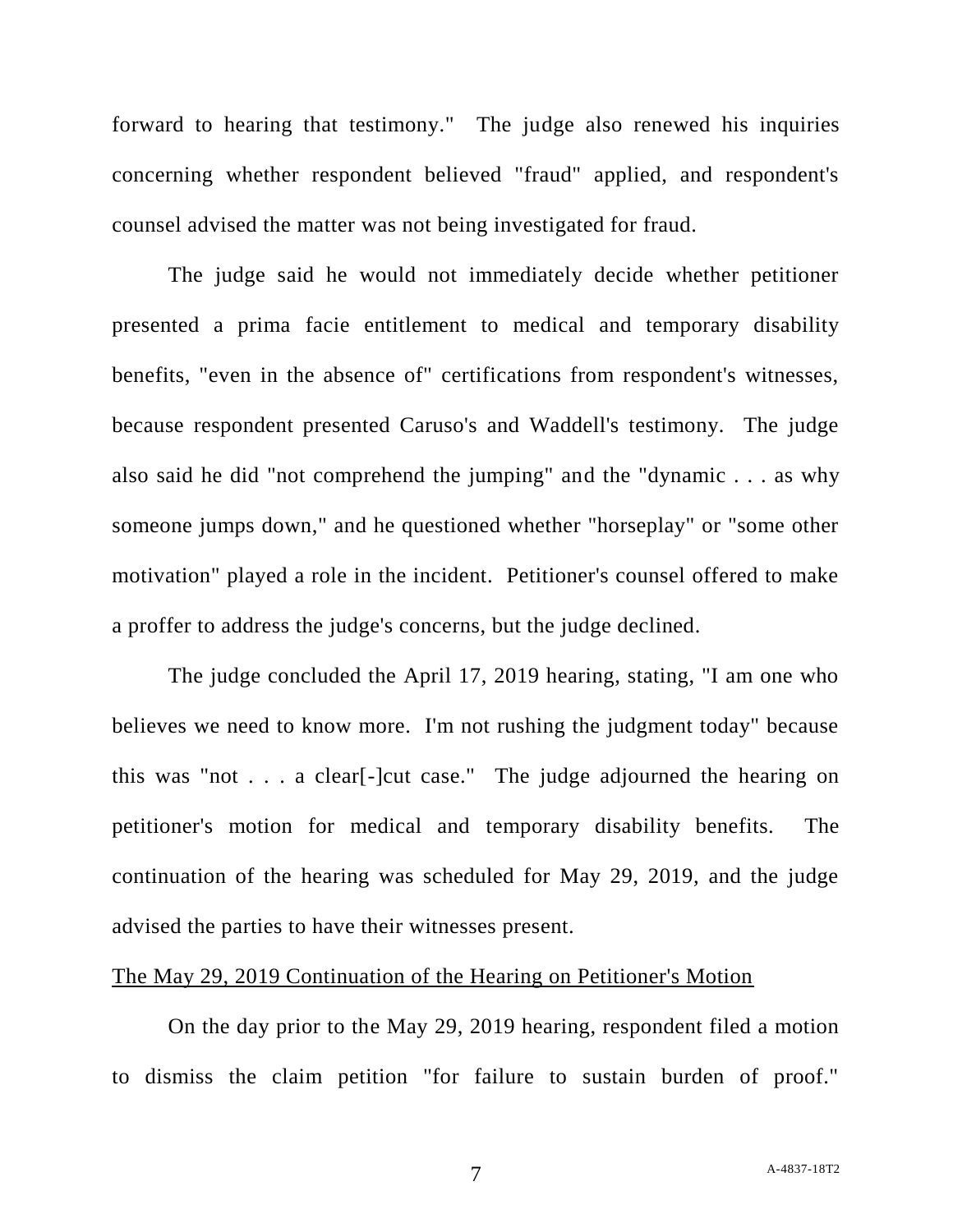Supported by its counsel's certification, respondent asserted the medical records showed petitioner reported he was injured at home and therefore his injuries were not work-related or compensable. In the alternative, respondent argued the conduct petitioner alleged resulted in his injuries was willfully negligent, or constituted horseplay, and therefore was not compensable.

At the May 29, 2019 hearing, respondent's counsel restated the reasons supporting respondent's dismissal motion. Petitioner's counsel argued petitioner had not had the opportunity to present any evidence; petitioner had a right to testify; and petitioner was prepared to testify at the prior hearing and was again present and available to testify that day. Petitioner's counsel asserted that, until petitioner testified, "everything that has been said is mere speculation" and there was no evidence of horseplay or willful misconduct. Petitioner's counsel acknowledged petitioner acted foolishly but contended petitioner's testimony and the other evidence would establish "no intent to defraud," and no willful negligence or horseplay. Petitioner's counsel asserted, "once [petitioner] testifies[,] I'm certain Your Honor will see that."

After both sides summarized their positions, the judge explained he reviewed the transcript of the April 17, 2019 proceeding and the word "fraud"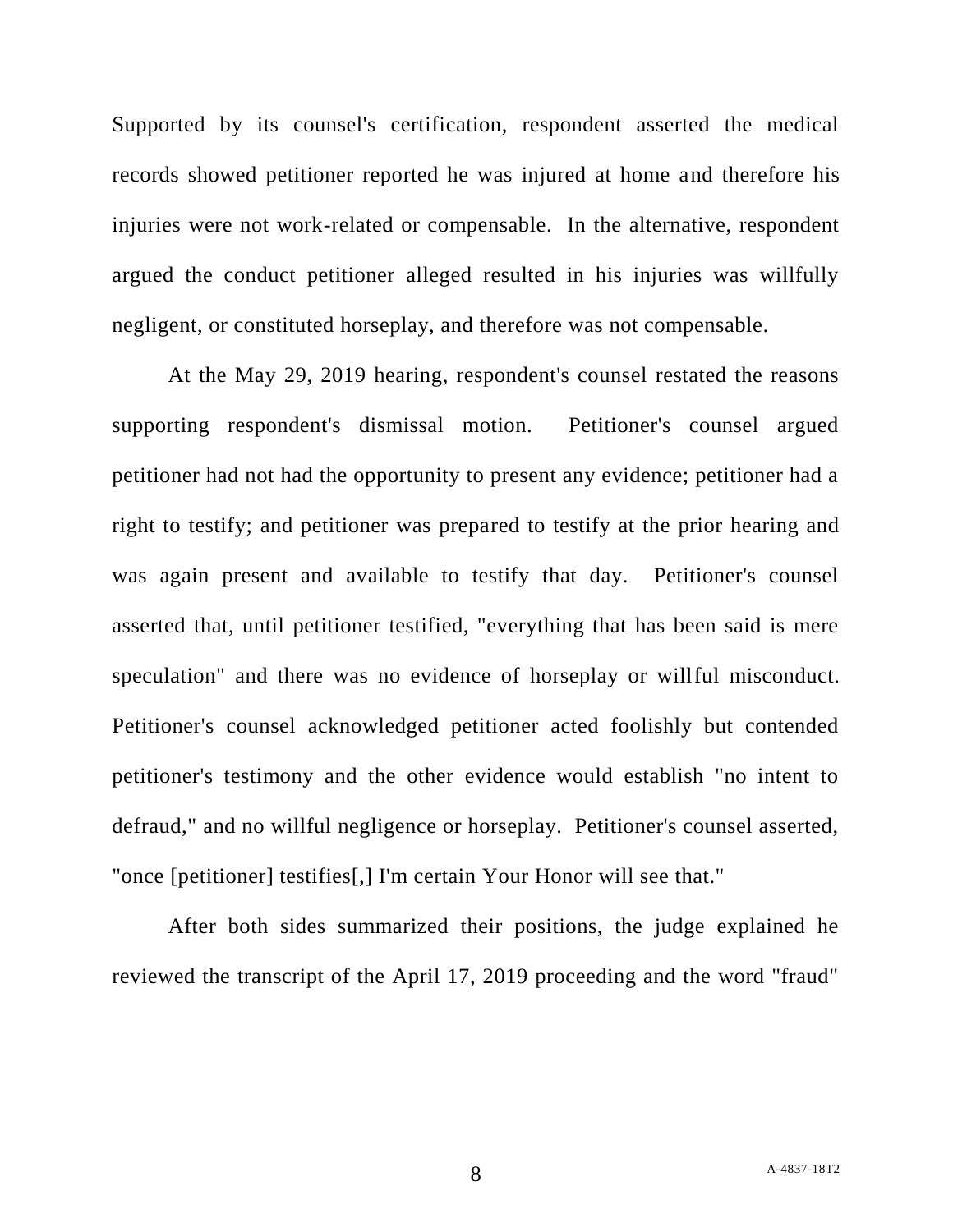appeared twenty-two times.<sup>2</sup> The judge also queried petitioner's counsel as to how petitioner would respond to certain questions about the incident and petitioner's reports to the medical care providers, and he reviewed the parties' proposed exhibits, noting he was "not making any determinations on entry into evidence . . . today."

The judge said he had been presented with respondent's motion to dismiss the petition, and, "having heard [Caruso's and Waddell's] testimony . . . [he] seriously consider[ed] [petitioner's counsel's] emphasis that there is a need for [petitioner's] testimony." The judge said he was "not rushing to judgment," but he noted the case presented a "possibility that there is applicability of the word 'fraud.'" He ordered petitioner's counsel to include in his opposition to respondent's motion "legal citations to cases where the facts in the case at bar are the facts in the case."

The judge further ordered petitioner's opposition to respondent's justfiled motion address cases where: a petitioner's injuries were caused by

 $\overline{a}$ 

<sup>&</sup>lt;sup>2</sup> During the April 17, 2019 proceeding, the judge raised the fraud issue and he used the term "fraud" fourteen times. Respondent's counsel uttered the word "fraud" twice, each time to advise the judge petitioner's claim would not be investigated for fraud. Petitioner's counsel used the term twice to advise the judge he had no "concern" about a fraud claim. During his cross-examination, Waddell used the term twice to describe what he understood was the reason petitioner's claim was denied, and petitioner's counsel used the term twice in questioning Waddell about that testimony.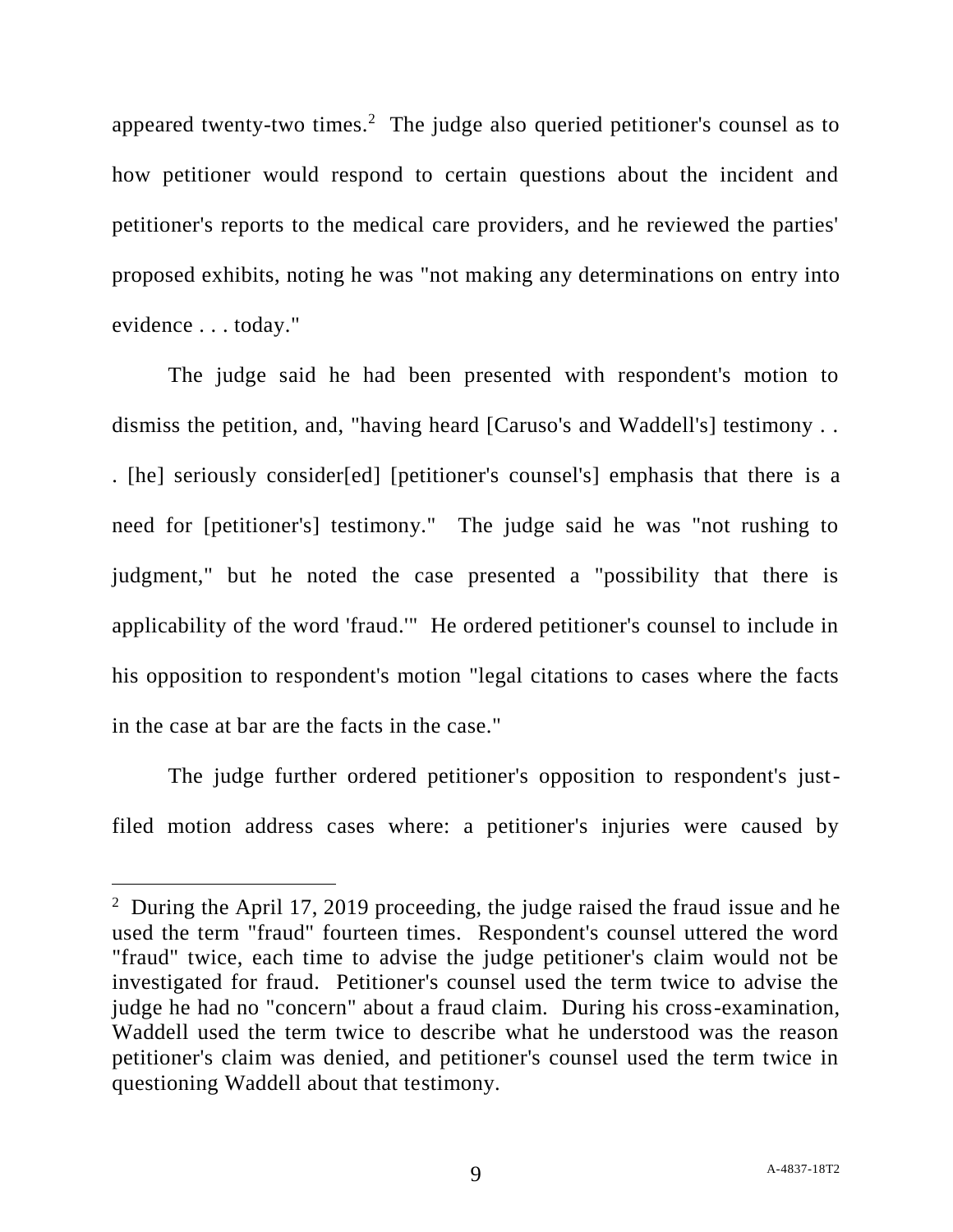jumping; a petitioner violated an employer's request to stay at the scene of the incident; and the petitioner claimed he or she had personal health insurance but only had Medicaid. The judge opined the case presented "questions that may rise to the level of questionable conduct," and, although he had not yet heard petitioner's testimony, he opined petitioner's view was "let the taxpayers pay for my health insurance. Let the taxpayers pay me [temporary disability benefits.] And oh, by the way, then I think my [e]mployer should incur all of the costs for such."

Respondent had not alleged petitioner committed fraud, and its counsel informed the judge she did not intend to file a fraud motion. Nonetheless, the judge told respondent's counsel, "if you are going to use the 'fraud' word, use the 'fraud' word. Don't tap dance." The judge declared, "[w]e're going to have an all-out hearing," and he was "going to get to the bottom of this." The judge also reiterated he took "seriously" that he had "not heard testimony yet." The judge then read petitioner's affidavit supporting his motion for medical and temporary disability benefits, and he noted that when petitioner "ultimately presents testimony, we're going to figure this all out."

Although the judge declared there was a need for a hearing, he proceeded to make findings concerning petitioner's affidavit. The judge found petitioner's statement he advised the health care providers he was injured at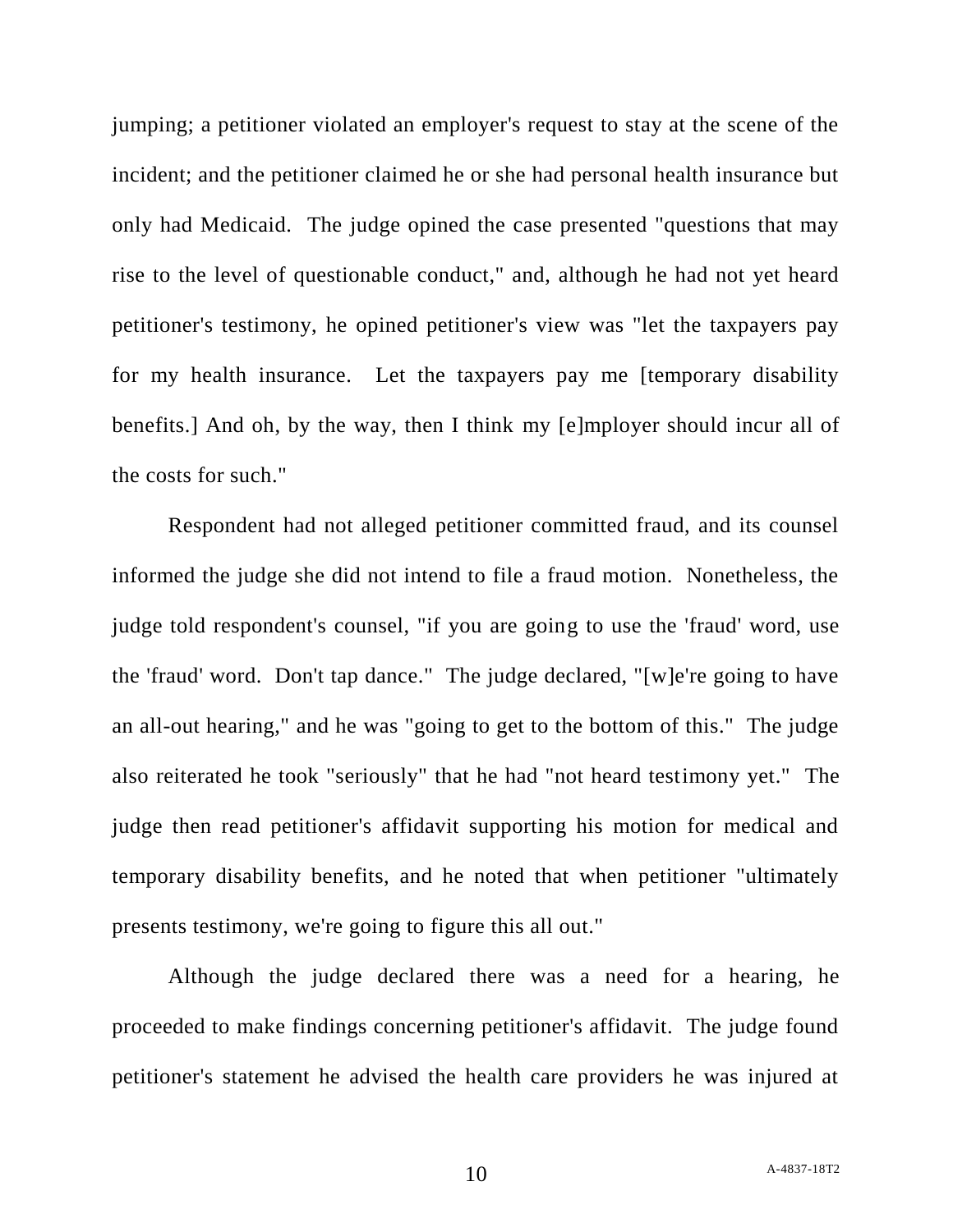home "reveals a lie." Although petitioner's counsel had previously explained petitioner might testify he understood his Medicaid coverage constituted "personal health insurance," the judge, prior to hearing petitioner's testimony, found petitioner's text message to Caruso—stating he would use his own personal insurance—was a lie. The judge said "some in America might think" Medicaid is personal health insurance, but he "did not." The judge explained "taxpayers pay for Medicaid. This young man does not." The judge found petitioner's belief Medicaid was personal health insurance "is a lie."

Following his review and commentary concerning the contents of petitioner's supporting affidavit, and before hearing any testimony from petitioner, the judge made the following credibility determinations and factual findings concerning the occurrence of the incident resulting in petitioner's injuries:

> Today I find that the [p]etitioner is a multiple liar. I find that the [p]etitioner jumped. I find that the [p]etitioner horse-played. I find that the [p]etitioner is a multiple liar to multiple people. Even his parents told him to be honest.

The judge was not done. Although he said he intended to have a full hearing, the judge never afforded petitioner an opportunity to testify and sua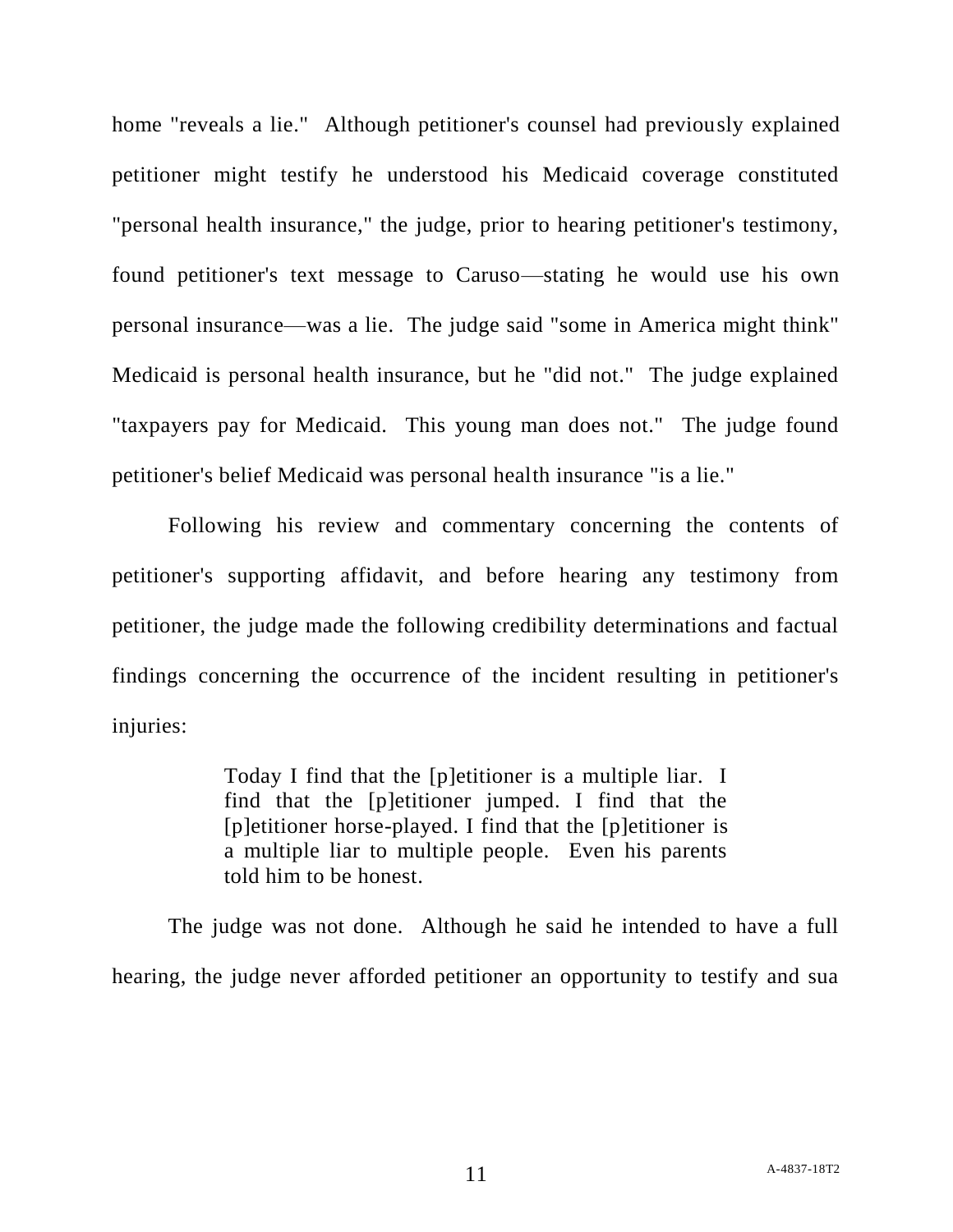sponte dismissed the claim petition without prejudice.<sup>3</sup> The judge explained he had "an initial impression . . . this [p]etitioner should perhaps seriously consider saying: [g]ood-bye to [his] case." The judge further declared "[t]here is just . . . no way I can condone continuing this case."

Moreover, the judge conditioned the reinstatement of the case on petitioner proving he is honest. The judge told petitioner's counsel, "If you can prove to me he's honest, you can begin to present your case. If you cannot prove to me he's honest, then under the circumstances, the [m]otion to [r]estore is questionable."<sup>4</sup> The judge said he had "a multiple liar who admits he's a multiple liar who jumps from a roof and now wants everybody else to pay for it." Based on those findings, gleaned solely from a review of petitioner's affidavit, the judge proclaimed the case "doesn't rise to [the] level" where he had "to hear the evidence." The judge then denied petitioner's request to

l

 $3$  The judge later noted he was not taking any action on respondent's motion to dismiss the claim petition with prejudice that was filed the previous day. The judge told respondent's counsel if she wanted the petition dismissed with prejudice, he "might find it's based on fraud and at that point and time, you never know what [he] might do."

<sup>4</sup> The judge's reference to a "motion to restore" is perplexing because no motion to restore had been filed. It appears the judge referred to a possible future motion, given the judge had just announced his sua sponte dismissal of the claim petition. Petitioner did not subsequently file a motion to restore.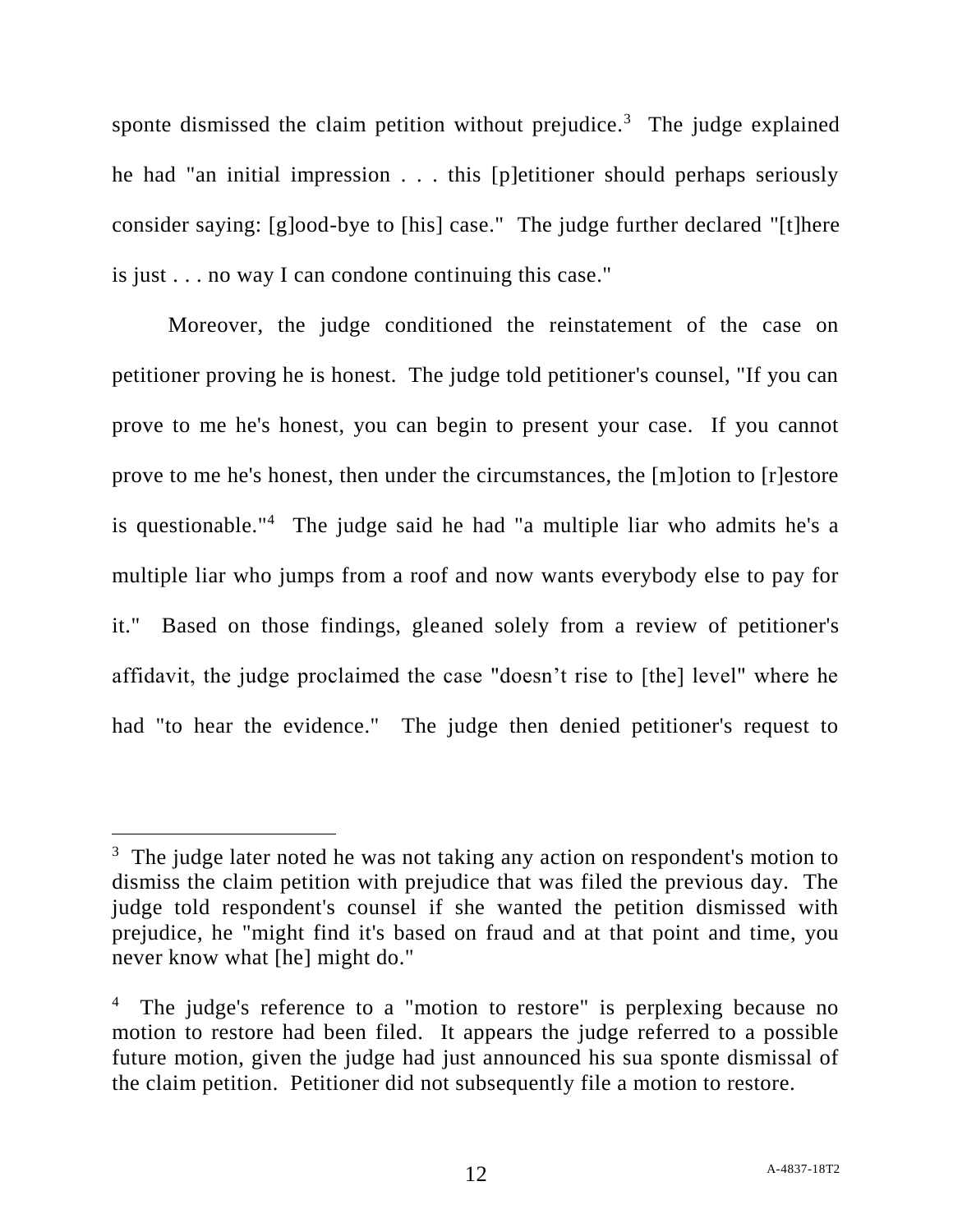testify, explaining petitioner "potentially faces a much more significant review than will occur in this courtroom" if he chose to do so.

The parties appeared before the judge on petitioner's motion for medical and temporary disability benefits, but the judge entered a sua sponte order dismissing petitioner's claim petition.

#### The June 19, 2019 Proceeding

The judge next convened a hearing on June 19, 2019, at the outset of which petitioner's counsel noted the case had been dismissed and petitioner instructed his counsel to appeal, and petitioner's counsel asked the judge the reason for the proceeding. The judge explained the May 29 dismissal was without prejudice, the parties were free to file motions for further relief, and, based on a conference call with counsel the previous day, he "believe[d] [counsel] deserve[d] more information apparently."

Although neither party had filed a motion subsequent to the May 29 dismissal order, the judge stated "there is a new motion," referring to respondent's motion to dismiss with prejudice. As noted, however, respondent's motion to dismiss with prejudice was filed prior to the May 29 hearing and entry of the sua sponte order dismissing the claim petition without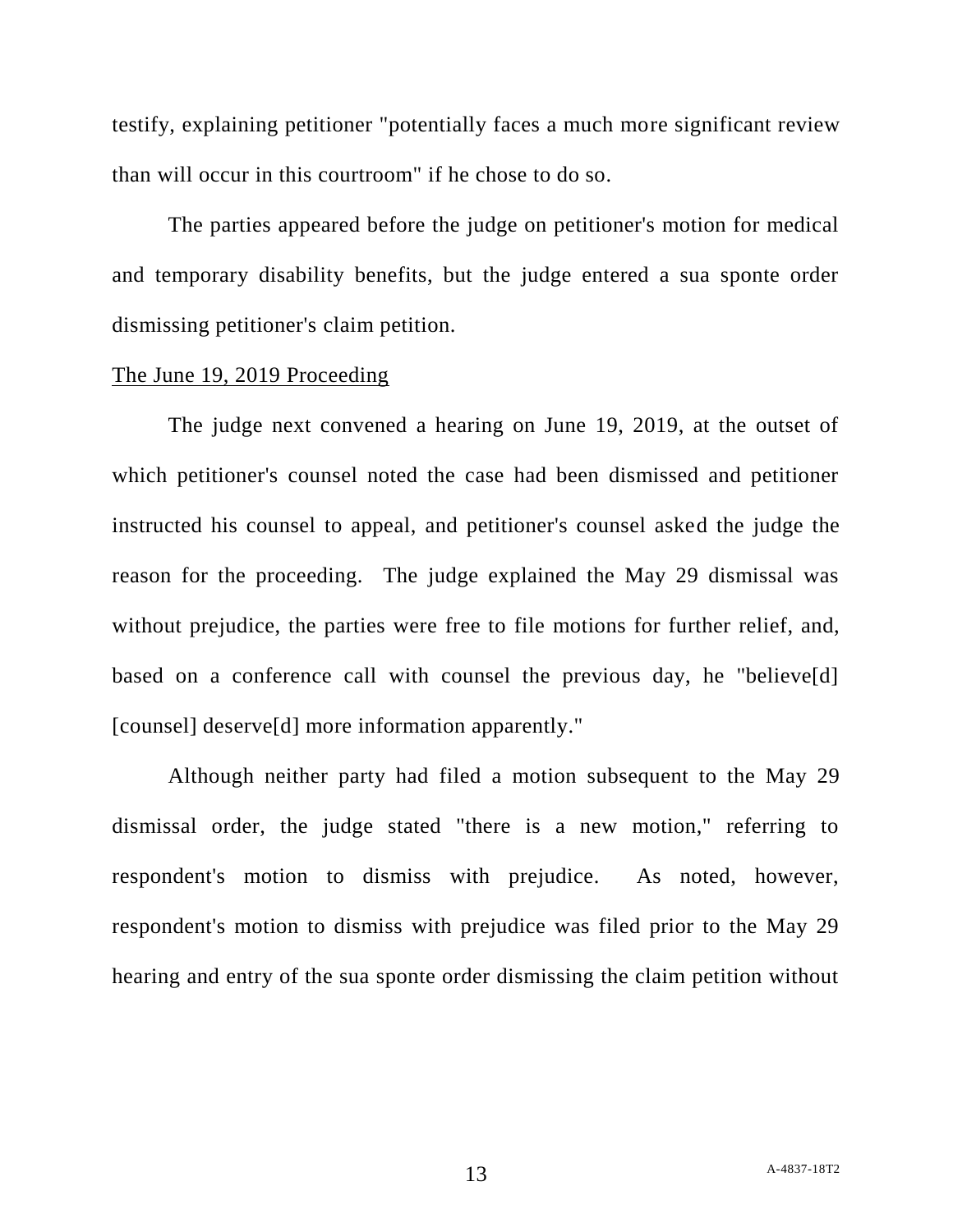prejudice.<sup>5</sup> The dismissal order permitted the parties to file motions concerning the matter, but respondent did not refile its motion to dismiss with prejudice following entry of the order.

In fact, respondent's counsel told the judge she did not understand how her motion to dismiss was "viable" because he dismissed the case after the motion was filed. She also stated she was not asking the judge to dismiss the claim petition with prejudice "at this time." Respondent's counsel advised the judge she was "just . . . trying to understand how . . . there [can] be a motion hearing if the case is . . . dismissed."

Nonetheless, the judge determined the purported "new motion" provided "the basis for further judicial review." The judge then scheduled a hearing on respondent's motion to dismiss with prejudice, and he directed the hearing would take place at the location on respondent's premises petitioner claimed he was injured. The judge ordered respondent's witnesses would testify first, and he advised counsel "you can tell me what you want me to do that day." The judge advised petitioner could file a motion to restore the claim petition, and

l

<sup>&</sup>lt;sup>5</sup> On May 29, 2019, prior to entry of his sua sponte dismissal order, the judge explained petitioner would have an opportunity to file opposition to the motion. Indeed, the judge directed what issues the petitioner's opposition should address. The judge did not decide respondent's motion on May 29, 2019, but instead opted to sua sponte dismiss the claim petition without prejudice.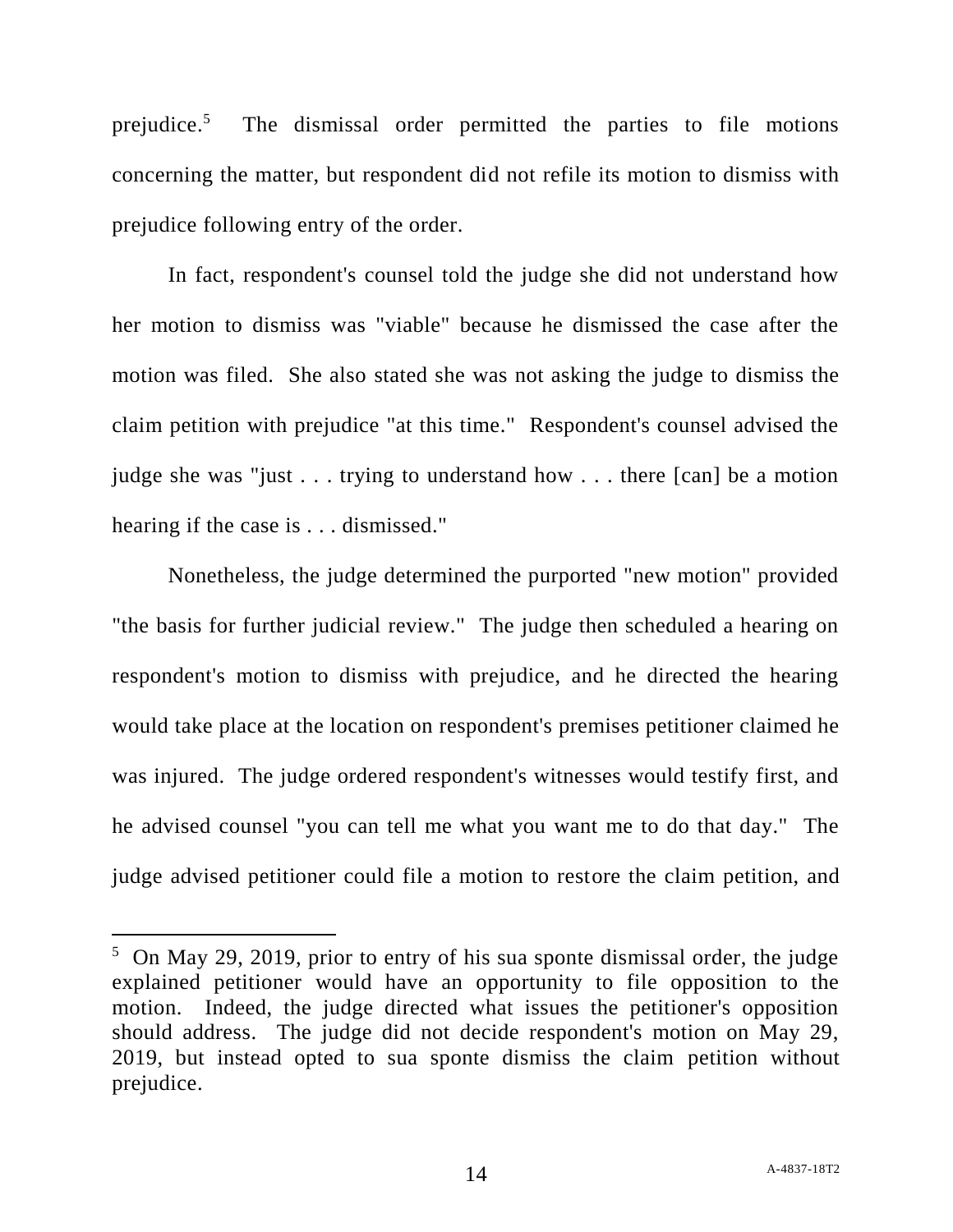he stated petitioner's incomplete affidavit supporting his motion for medical and temporary disability benefits "did not constitute a prima [facie] case" and petitioner's lack of prosecution "continues."<sup>6</sup>

The judge said he was not restoring the claim petition, but instead was addressing respondent's motion to dismiss with prejudice. He directed "oral argument or further proceedings" on July 10, 2019 on respondent's motion to dismiss with prejudice. Petitioner's counsel advised the judge petitioner had instructed him to appeal the May 29, 2019 dismissal order, and petitioner was present and available to testify. The judge, however, denied petitioner's offer to testify, stating petitioner would not be permitted to testify because petitioner had not filed a motion to restore the claim petition and petitioner had neither supplemented his affidavit nor addressed the issues raised in respondent's motion to dismiss with prejudice.

The judge "reaffirmed" his order dismissing the claim petition without prejudice and that "[b]oth parties have a right to file motions." The judge said respondent's motion to dismiss with prejudice "remains."

 $\overline{a}$ 

<sup>6</sup> Having denied petitioner the opportunity to testify prior to his sua sponte dismissal order, the judge's assertion petitioner's purported "lack of prosecution 'continues'" is unsupported by the record.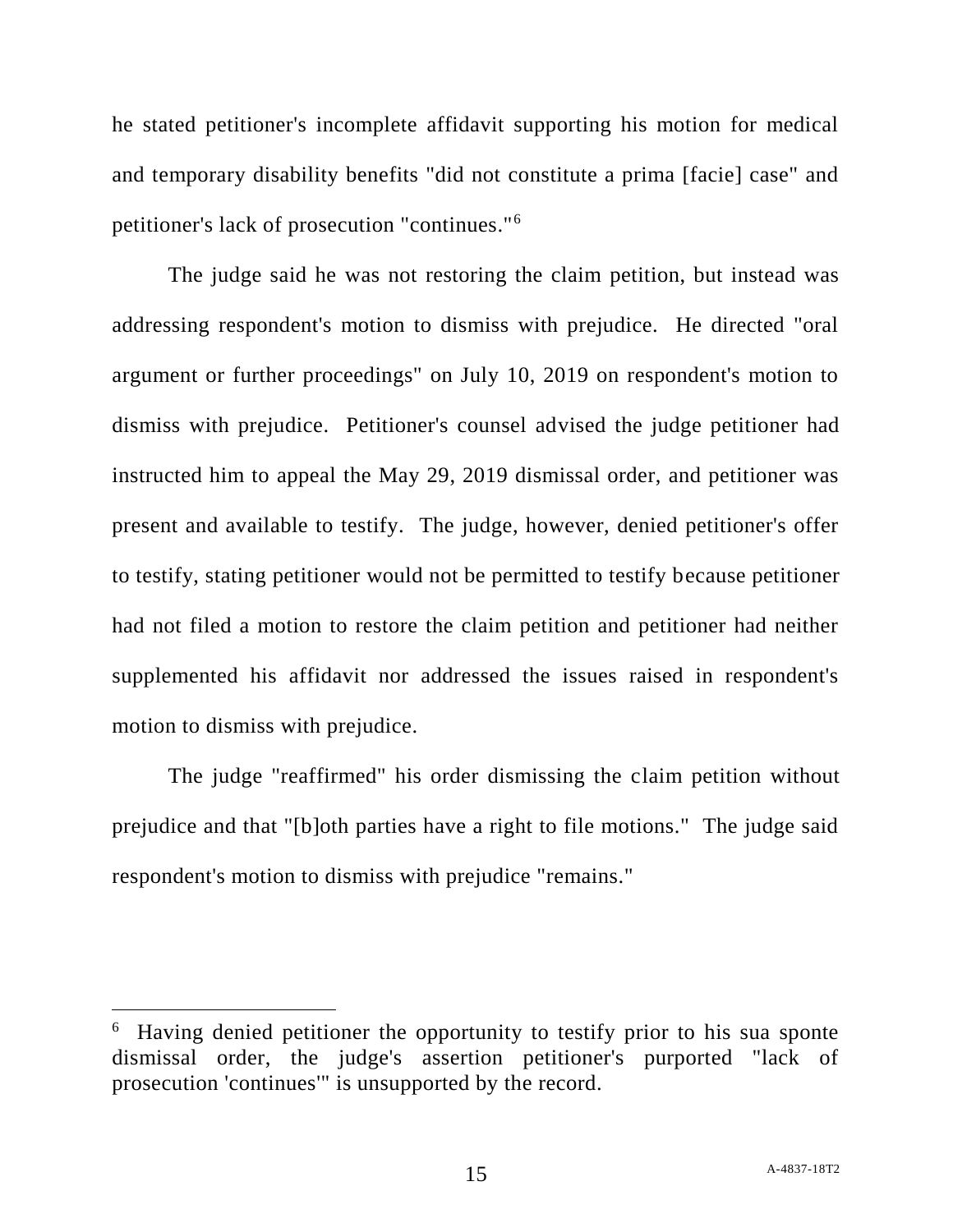### The July 10, 2019 Hearing

Petitioner did not file a motion to restore the claim petition. On July 9, 2019, he filed a notice of appeal with the Appellate Division from the judge's May 29, 2019 dismissal order. The judge conducted the scheduled July 10 hearing on respondent's motion to dismiss with prejudice. Petitioner's counsel advised the judge petitioner would not testify, and respondent did not present any witnesses.

The judge rendered a decision on the merits of respondent's motion, relying on petitioner's affidavit; the parties' exhibits; and the testimony of Caruso and Waddell. In short, the judge found petitioner lied when he told the medical care providers and his mother he was injured at home, and the judge determined petitioner was injured at work at respondent's premises. The judge had not heard any testimony concerning the manner in which petitioner was actually injured, but the judge found the injuries were not compensable because they resulted from petitioner's willful conduct - jumping. The judge further noted petitioner had been provided the opportunity to move to restore the claim petition and testify at the hearing, but he declined to do so.

 Petitioner's counsel explained petitioner did not testify because an appeal of the dismissal order had been filed the previous day, and, as a result,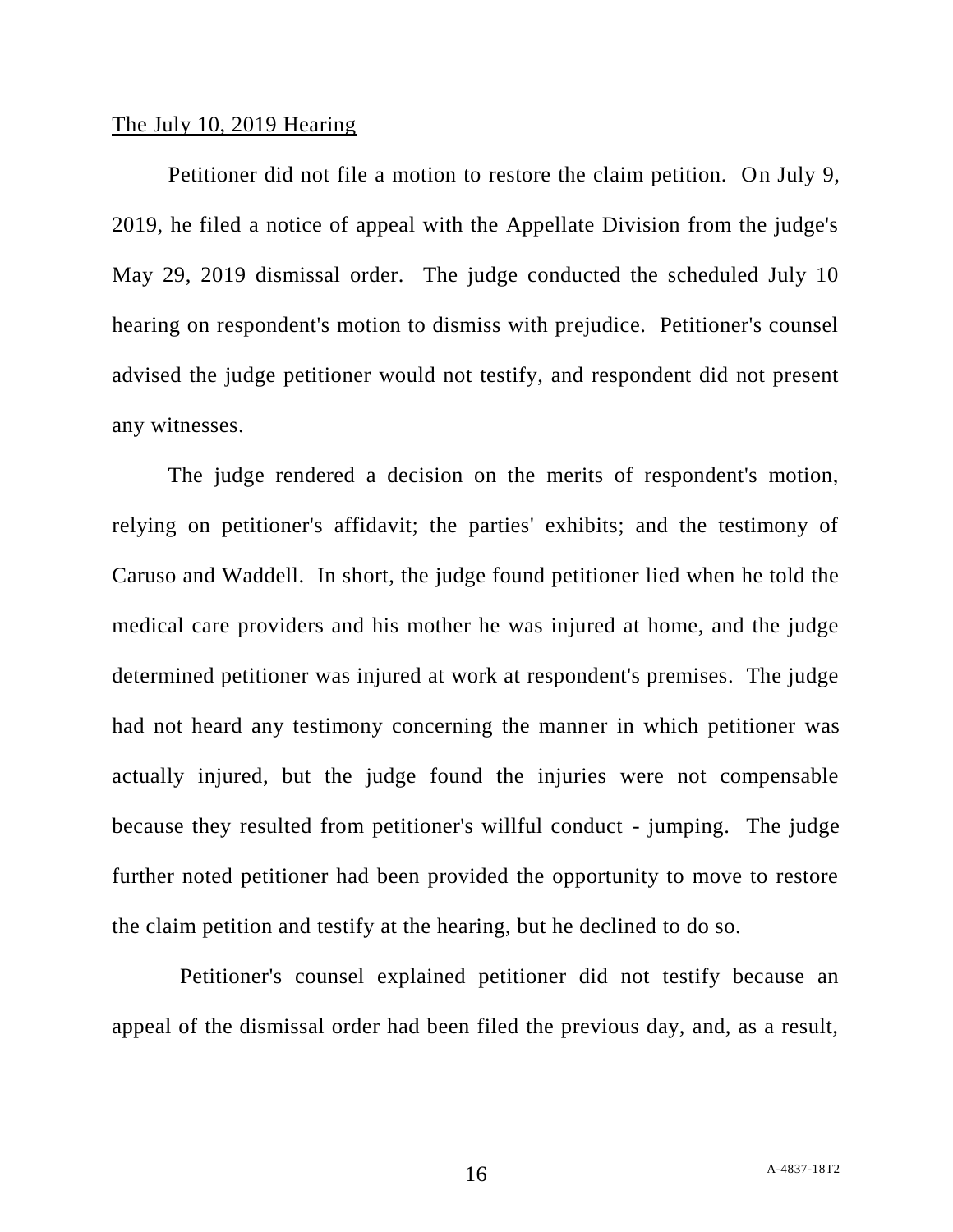the judge lacked jurisdiction to conduct the hearing.<sup>7</sup> Petitioner's counsel further asserted the judge lacked jurisdiction because respondent did not refile the motion to dismiss with prejudice following the May 29, 2019 dismissal order, and, therefore, there was no motion pending before the judge. The judge disagreed, stating he "reopened" the case in June and thereafter afforded the petitioner the opportunity to testify, which petitioner declined. The judge also acknowledged sending an email to counsel the previous day, stating "[t]he [c]laim [p]etition is dismissed."

The judge entered an order dismissing the claim petition with prejudice. This appeal followed.

### II.

"Appellate review of workers' compensation cases is 'limited to whether the findings made could have been reached on sufficient credible evidence present in the record . . . with due regard also to the agency's expertise.'" Hersh v. Cty. of Morris, 217 N.J. 236, 242 (2014) (quoting Sager v. O.A. Peterson Constr., Co., 182 N.J. 156, 164 (2004)). Deference is given to the factual findings of a judge of compensation who has the opportunity to assess the witnesses' credibility from hearing and observing their testimony.

 $\overline{a}$ 

<sup>&</sup>lt;sup>7</sup> The record shows the judge had been provided with a copy of petitioner's notice of appeal; the judge referred to the contents of the notice of appeal during the July 10, 2019 hearing.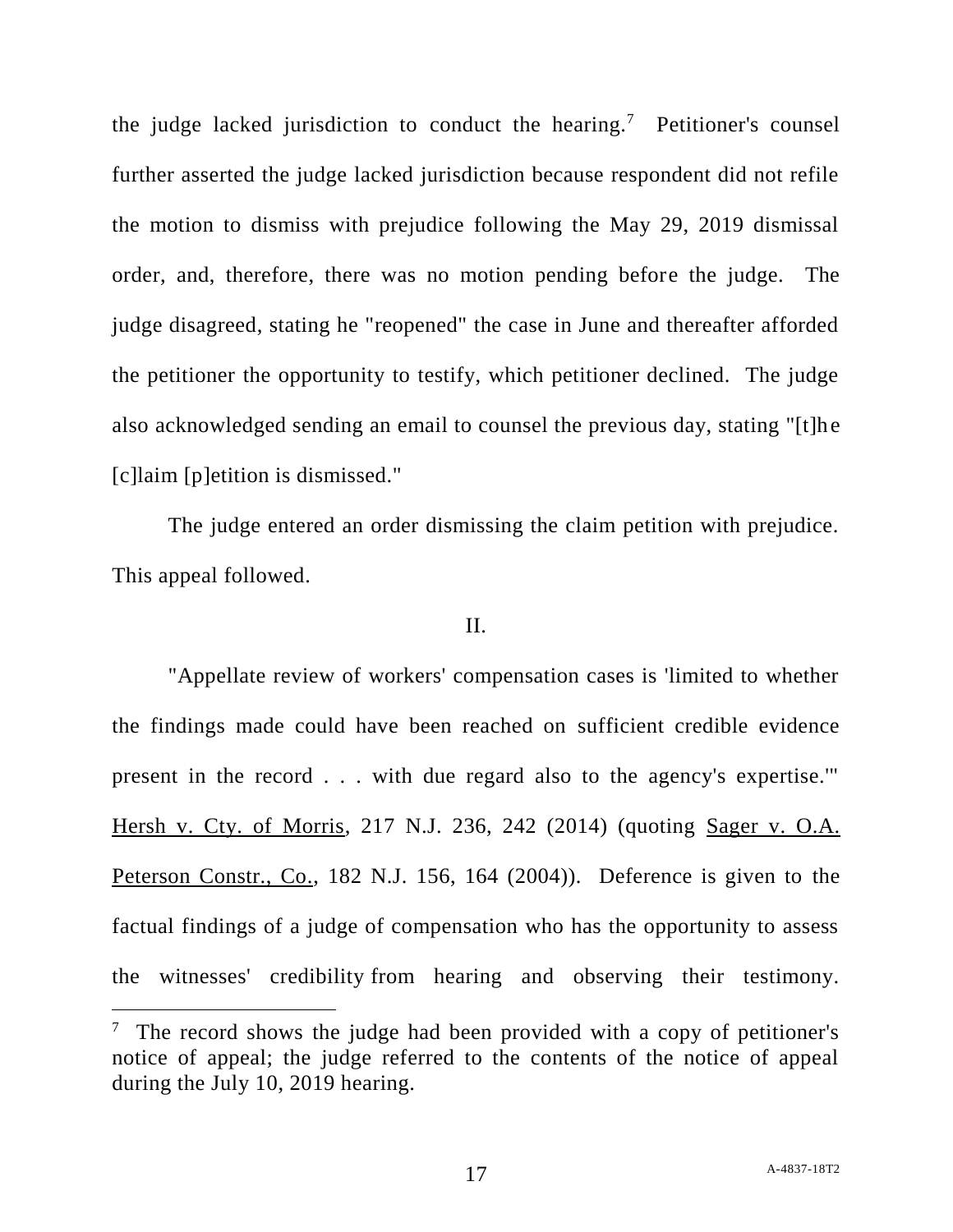Lindquist v. City of Jersey City Fire Dep't, 175 N.J. 244, 262 (2003). Those findings should not be reversed unless they are "manifestly unsupported by or inconsistent with competent relevant and reasonably credible evidence as to offend the interests of justice." Ibid. (quoting Perez v. Monmouth Cable Vision, 278 N.J. Super. 275, 282 (App. Div. 1994)). Yet, the judge's "interpretation of the law and the legal consequences that flow from established facts are not entitled to any special deference." Manalapan Realty, LP v. Twp. Comm. of Manalapan, 140 N.J. 366, 378 (1995).

Petitioner claims the judge's entry of the orders dismissing the claim petition without and with prejudice violated his due process rights. He asserts the judge sua sponte entered the initial dismissal order while depriving him of the opportunity to testify and later entered the final order after the case was dismissed, while no motion was pending, and while the judge lacked jurisdiction because an appeal had been filed.

A judge of compensation "is not strictly bound by rules of evidence and procedure but must respect and insure due process and fundamental rights of litigants." Waters v. Island Transp. Corp., 229 N.J. Super. 541, 547 (App. Div. 1989) (citing Jasaitis v. City of Paterson, 48 N.J. Super. 103, 109 (App. Div. 1957)). Our Supreme Court has observed, "[d]ue process is not a fixed concept . . . but a flexible one that depends on the particular circumstances,"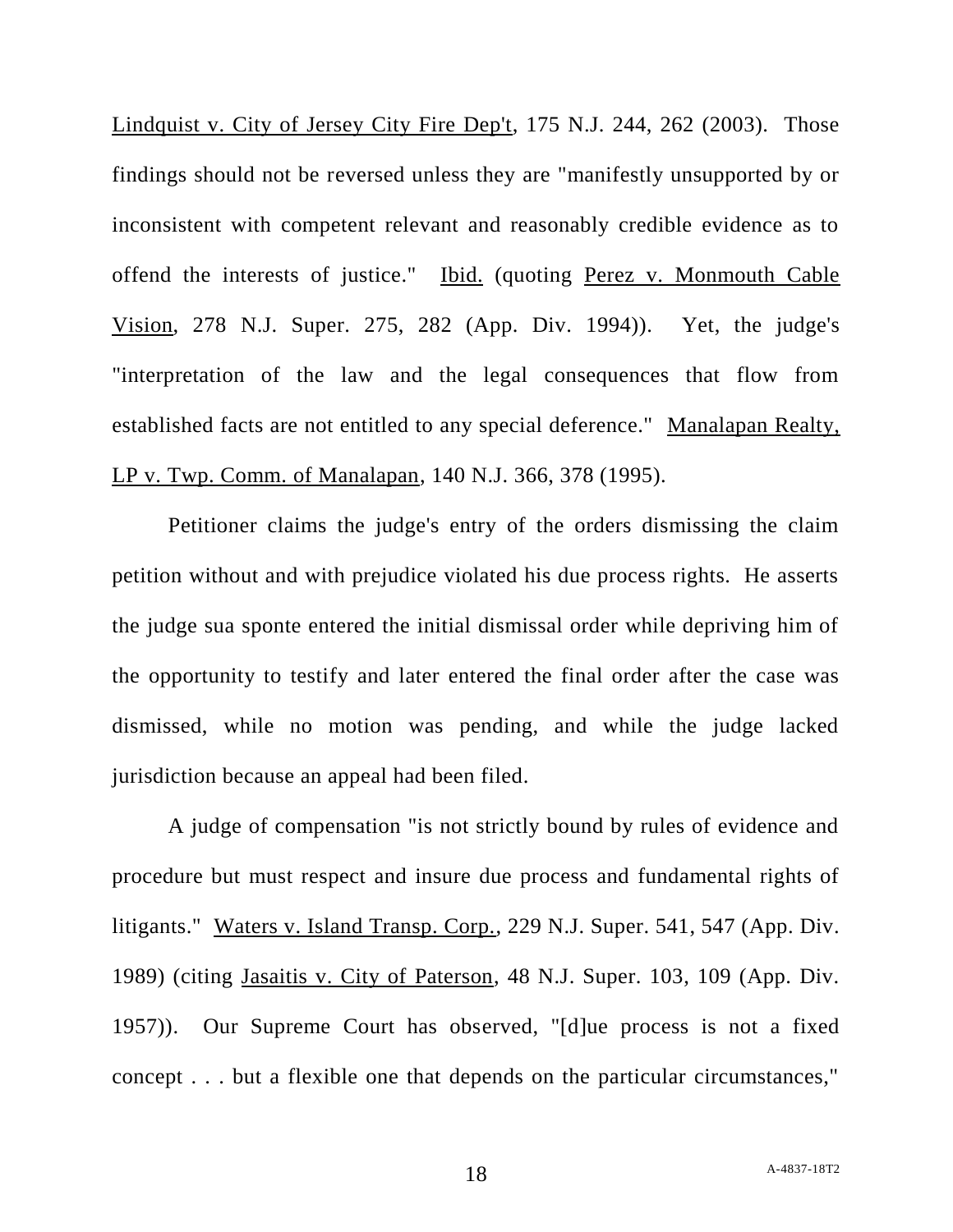but "[f]undamentally, due process requires an opportunity to be heard at a meaningful time and in a meaningful manner." Doe v. Poritz, 142 N.J. 1, 106 (1995). We have held that, in accordance with due process principles, the opportunity to be heard "includes not only the right to cross-examine the adversary's witnesses but also the right to present witnesses to refute the adversary's evidence." Paco v. Am. Leather Mfg. Co., 213 N.J. Super. 90, 97 (App. Div. 1986).

The judge's sua sponte entry of the May 29, 2019 order dismissing the claim petition without prejudice violated petitioner's fundamental due process right to present evidence supporting his claim. See ibid. During the May 29 hearing, the judge first said he would provide petitioner with a full hearing at which petitioner would be permitted to testify, but he later said petitioner's claim petition "doesn't rise to [the] level" where he had "to hear the evidence." The notion that a case where the credibility of the witnesses is an issue and the underlying facts are disputed can be decided without the need to "hear the evidence" is inconsistent with the fundamental fairness to which every litigant in every litigated matter is entitled.

Moreover, the judge's statements and his decision to dismiss petitioner's claim, even without prejudice, prior to hearing petitioner's testimony violated the "fundamental tenet of our Anglo-American system of justice that no court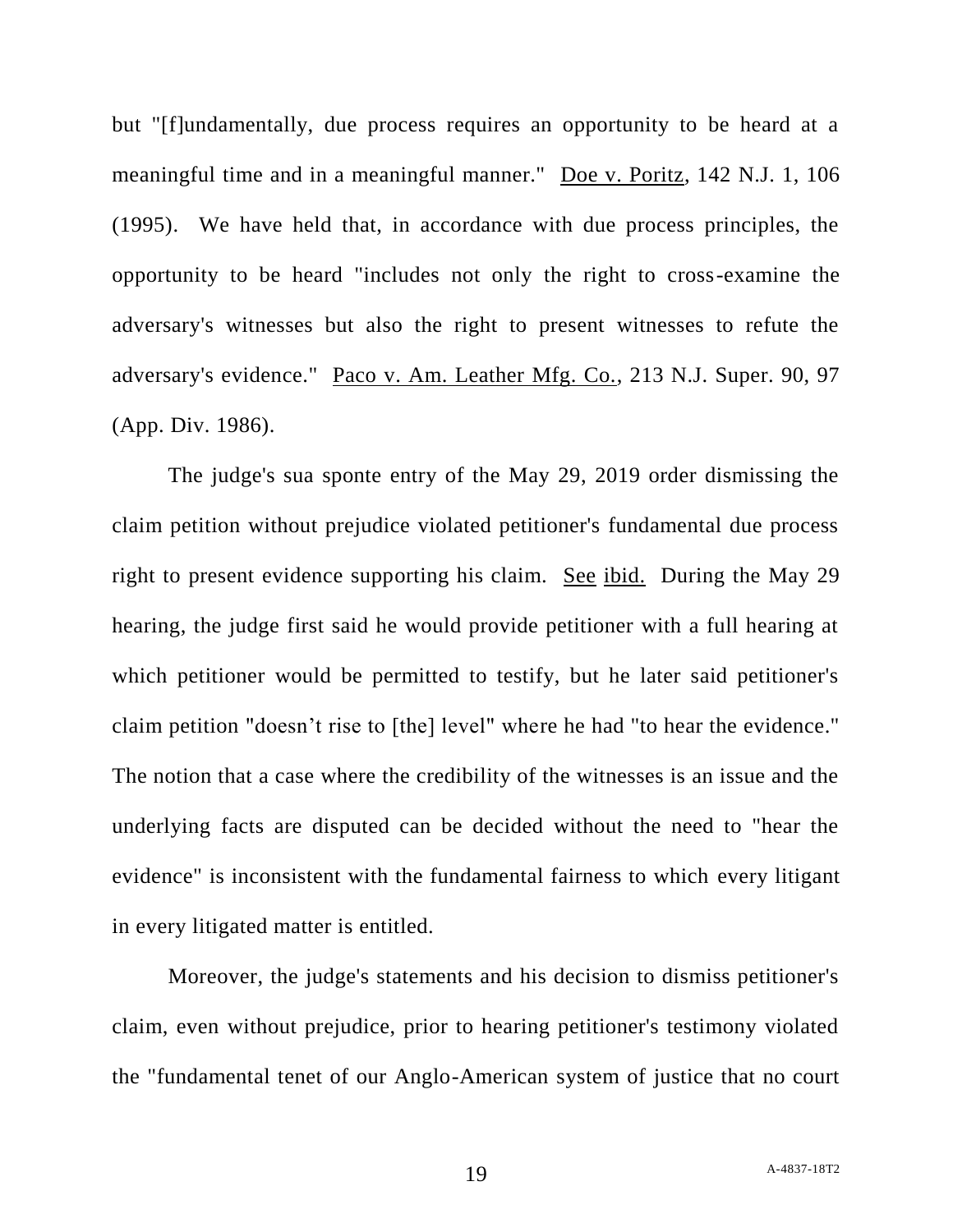or administrative agency is so knowledgeable that they can make fair findings of fact without providing both sides the opportunity to be heard." Id. at 97. For those reasons alone, we reverse the court's May 29, 2019 order dismissing the claim petition without prejudice.

The judge also erred by making credibility determinations and findings of fact on the merits of petitioner's claim petition based solely on the judge's interpretation of petitioner's affidavit, without hearing petitioner's testimony, and after only hearing Caruso's and Waddell's testimony. Waddell and Caruso did not witness the incident and could not describe the manner in which petitioner jumped, but the judge, without hearing petitioner's version of the incident, dismissed the claim petition based solely on his interpretation of the term "jumped" based on a dictionary definition of the term. Any proper determination of the merits of petitioner's claim petition required a consideration of testimony concerning the manner and circumstances surrounding the jump that caused petitioner's injury. We have determined "a holding which authorizes a [judge] to decide contested issues of material fact on the basis of conflicting affidavits, without considering the demeanor of witnesses, is contrary to fundamental principles of our legal system." Conforti v. Guliadis, 128 N.J. 318, 322 (1992) (citation omitted).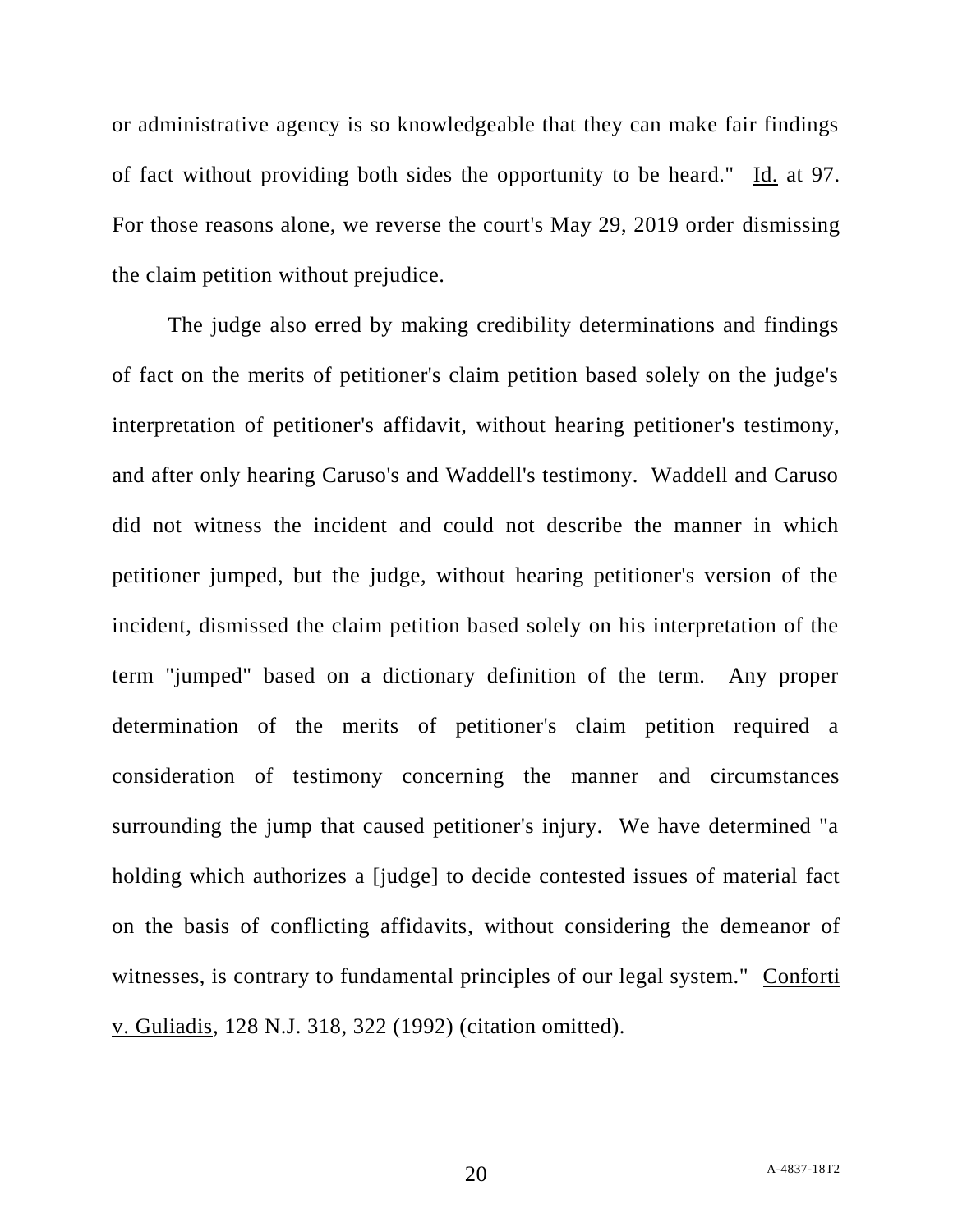Ignoring this basic principle, during the May 29, 2019 hearing, the judge not only made findings petitioner's injury was not compensable because he "jumped," the judge also found petitioner was a liar and conditioned restoration of petitioner's claim petition on proof petitioner is "honest." Respondent cites to no legal authority supporting the judge's imposition of such a standard, and, as would be expected, we could find none. There is no requirement a petitioner first establish he or she is honest before obtaining a hearing on a claim petition. It is fundamental that credibility issues are determined only after a full hearing where the petitioner and respondent present their witnesses and testimony.<sup>8</sup> See ibid. The judge's requirement

 $\overline{a}$ 

<sup>&</sup>lt;sup>8</sup> Because the judge chose to dismiss the claim petition, he did not expressly address petitioner's motion for medical and temporary disability benefits. We observe, however, N.J.A.C. 12:235-3.2(f) provides that, under certain circumstances, a prima facie case of entitlement to an award of temporary disability payments may be established by "[a]ffidavits, certifications and medical reports." A petitioner may prevail on a motion for temporary disability or medical benefits based on the supporting documentation and without a plenary hearing "only if opposing documents are facially insufficient to fairly meet, contradict or oppose the material allegations of the documents [supporting] the motion." Hogan v. Garden State Sausage Co., 223 N.J. Super. 364, 367 (App. Div. 1988). However, the judge may not weigh the evidence, "but must confine the inquiry . . . to a review of the face of the filed documents." Ibid. If there are contested facts, "the [j]udge must give the petitioner the opportunity to present witnesses for respondent's crossexamination and, if petitioner so elects, for direct examination." Ibid. Where witnesses are presented, "then the [j]udge . . . will decide the motion after weighing all of the evidence properly produced by the parties." Ibid.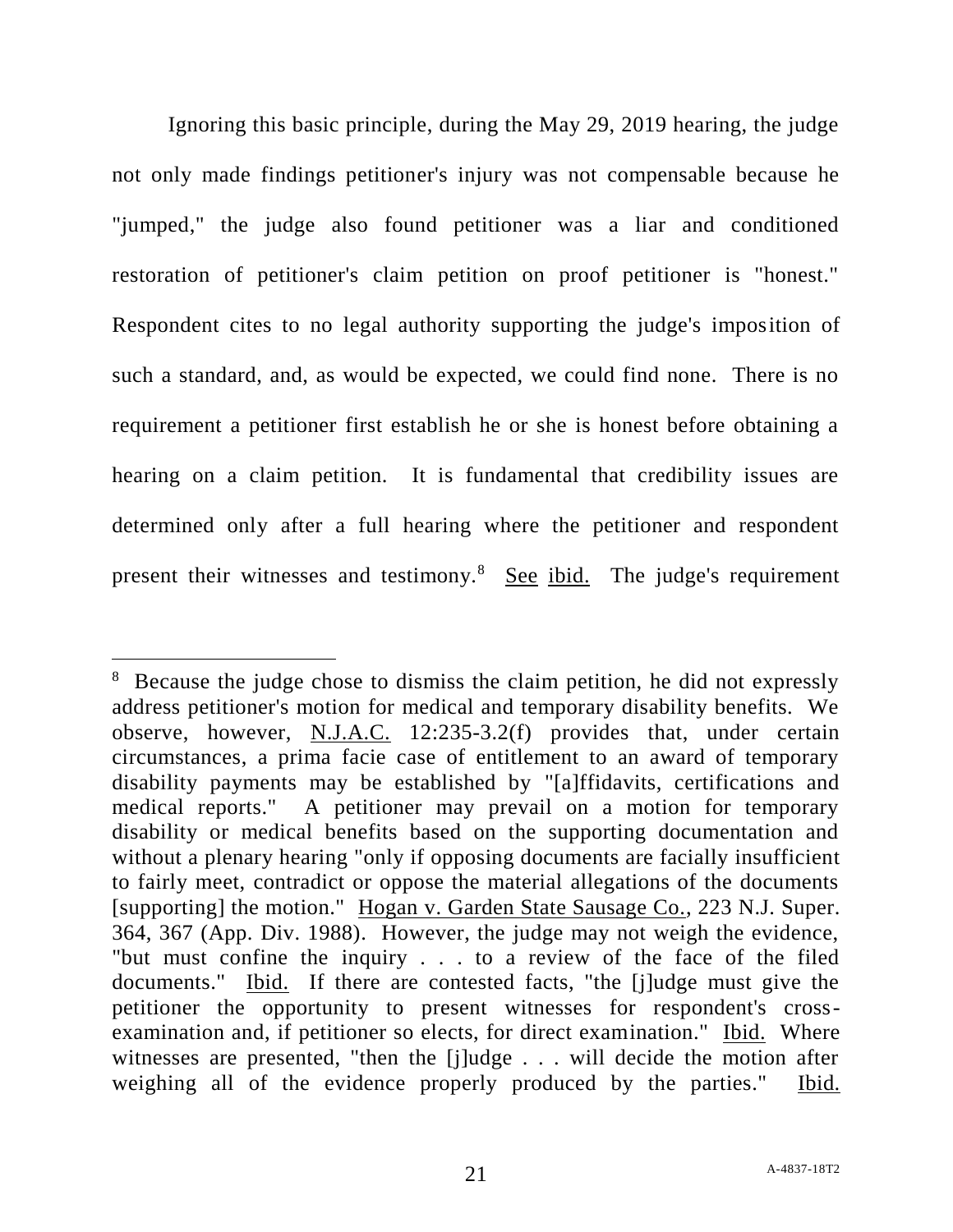petitioner prove he was "honest" in order to reinstate the petition the judge incorrectly dismissed in the first instance finds no support in the law and, in our view, imposed a fundamentally unfair burden on petitioner.

The May 29, 2019 order dismissed the petition without prejudice, and neither party moved for any relief thereafter. Apparently, there were off-therecord conversations between the judge and counsel following the dismissal that resulted, in some manner, in the June 19, 2019 proceeding. The judge, however, did not enter an order reopening the matter, and he reminded the parties in an email the case remained dismissed. Moreover, respondent's counsel told the judge she understood the motion to dismiss with prejudice, which was filed prior to the May 29 dismissal order, was no longer viable and she was not requesting the motion be granted. Undeterred by the counsels' apparent, but understandable, confusion and lack of action, the judge directed a hearing on respondent's motion be held on July 10, 2019.

At the hearing, the judge offered petitioner an opportunity to testify, and petitioner's counsel declined.<sup>9</sup> The judge then found petitioner did not sustain

(continued)

l

Fundamental fairness requires the same principles apply to the disposition of a claim petition.

<sup>&</sup>lt;sup>9</sup> Petitioner's counsel argued the court lacked jurisdiction because a notice of appeal had been filed the previous day. Although the filing of a notice of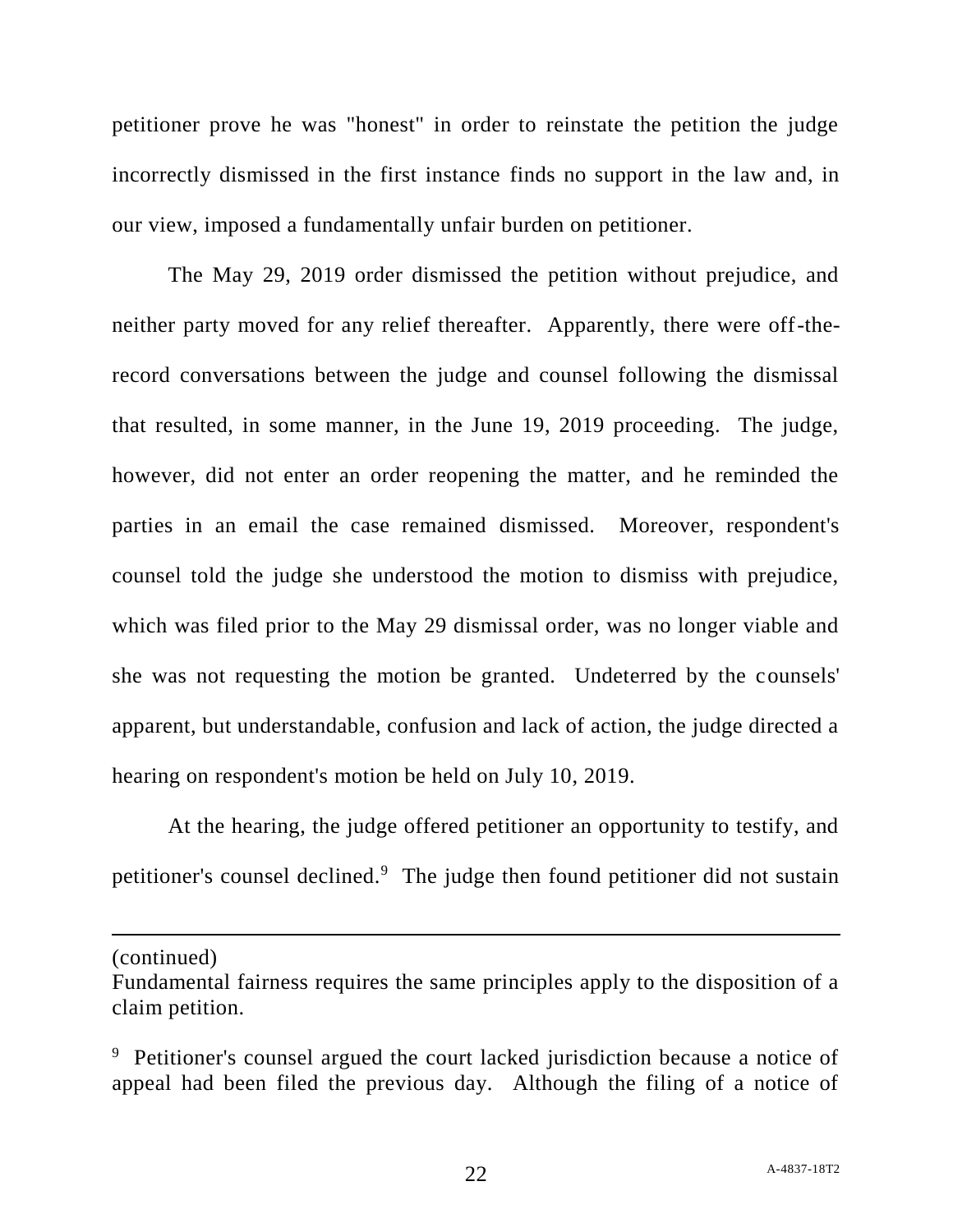his burden and dismissed the claim petition with prejudice. Under the unusual circumstances presented, however, we do not find petitioner's decision not to testify constituted a waiver of his right to challenge the court's order dismissing the petition with prejudice or requires an affirmance of the order.

The record is unclear as to the putative purpose of affording petitioner an opportunity to testify at the July 10, 2019 hearing. The judge had previously informed the parties that, at the hearing, he would consider respondent's motion to dismiss and he would first hear from respondent's witnesses. But on July 10, the respondent did not offer any witnesses, and the judge did not request respondent present any witnesses.

Moreover, at the June 19 hearing, the judge rejected petitioner's offer to testify because petitioner had not filed a motion to restore the claim petition. Petitioner did not file a restoration motion prior to the July 10 hearing and,

 $\overline{a}$ 

<sup>(</sup>continued)

appeal generally deprives a trial court or administrative agency of jurisdiction, R. 2:9-1(a), that is not the case where a notice of appeal is improvidently taken from an interlocutory order, Savage v. Weissman, 355 N.J. Super. 429, 435 (App. Div. 2002). The May 29, 2019 order dismissing the claim petition without prejudice is an interlocutory order because it allowed the filing of a motion to restore the claim petition. See, e.g., Scalza v. Shop Rite Supermarkets, 304 N.J. Super. 636, 638 (App. Div. 1997) (explaining order of dismissal without prejudice is not a final order where it provides for vacation of the dismissal). Thus, the notice of appeal was improvidently filed and did not deprive the judge of jurisdiction. Petitioner's counsel's argument to the contrary was incorrect.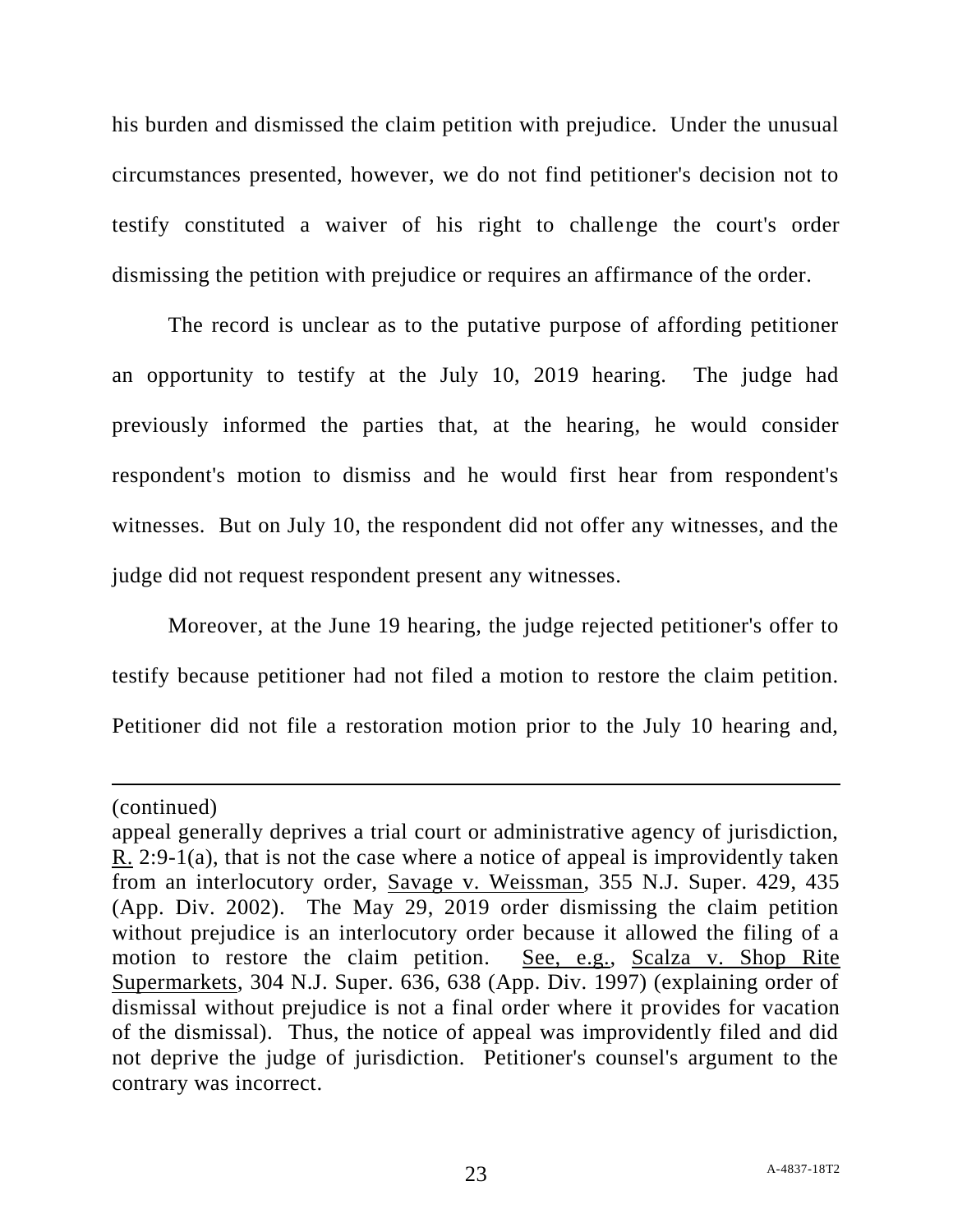based on the judge's prior ruling, could not have expected the judge would allow him to testify during the hearing. Additionally, the judge had directed petitioner's claim petition would be restored only if he could prove he was honest. As noted, that standard finds no support in the law and was incorrectly imposed by the judge. As a result, petitioner's failure to sustain that burden at the July 10 hearing—by deciding not to testify—did not support or permit the judge's dismissal of the claim petition with prejudice.

Long before the judge offered petitioner the opportunity to testify at the July 10 hearing, the judge found, as a matter of fact, petitioner was not only a liar, but a "multiple liar." And the judge made that finding based solely on his review of petitioner's affidavit. In other words, the judge predetermined the issue of petitioner's credibility at the outset of the matter, and throughout the proceedings he oft-repeated his determination petitioner was dishonest and not credible. In doing so, the judge prejudged the matter and demonstrated he could not fairly consider any testimony petitioner might have offered at the July 10 hearing. Thus, petitioner's decision not to testify is of no moment. The record permits only one conclusion: the judge could not have fairly considered the testimony because the judge had already determined, without hearing one word of petitioner's testimony, petitioner was not credible.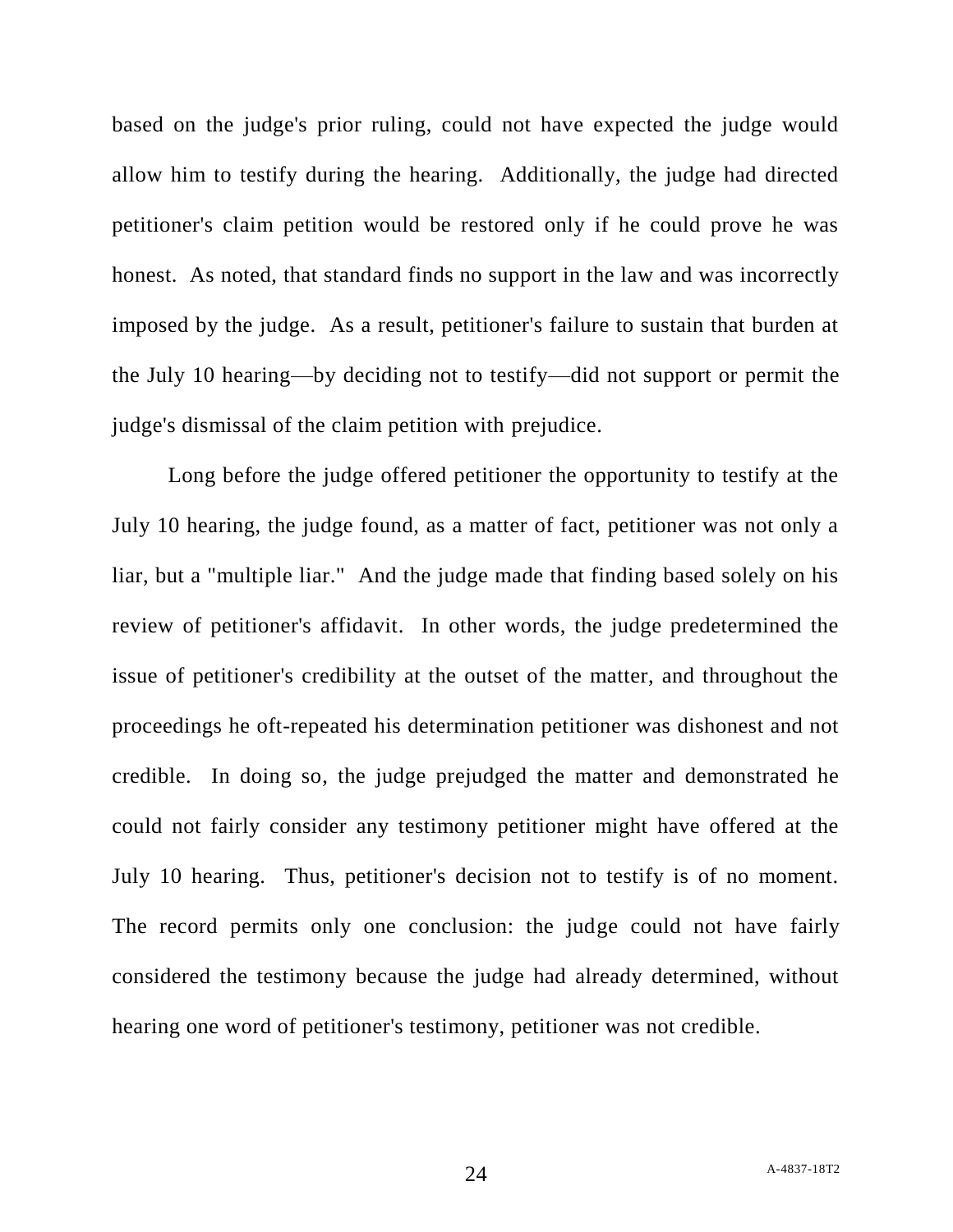The record also shows the judge predetermined the merits of the case from the outset. Indeed, prior to hearing any testimony from petitioner, the judge proclaimed petitioner's case did not rise to the level where consideration of the evidence was necessary. The proclamation is inconsistent with the fair and impartial consideration of evidence by a fair and impartial judge to which petitioner was entitled. A judge's suspicions about a litigant's veracity and beliefs about a litigant's motives can never stand in the stead of a fair process, founded on an impartial consideration of evidence by a fair and impartial judge. See State v. Storm, 141 N.J. 245, 252 (1995) (finding "central to a judicial proceeding is the right to a fair trial before an impartial judge"). The record compels the conclusion petitioner was deprived of that process and impartiality here.

We therefore reverse the orders dismissing the claim petition with and without prejudice and denying petitioner's motion for medical and temporary disability benefits, and remand for further proceedings before a different judge. See, e.g., Entress v. Entress, 376 N.J. Super. 125, 133 (App. Div. 2005) (requiring assignment of a new judge on remand "to avoid the appearance of bias or prejudice based upon the [original] judge's prior involvement with the matter and his expressions of frustration with plaintiff").